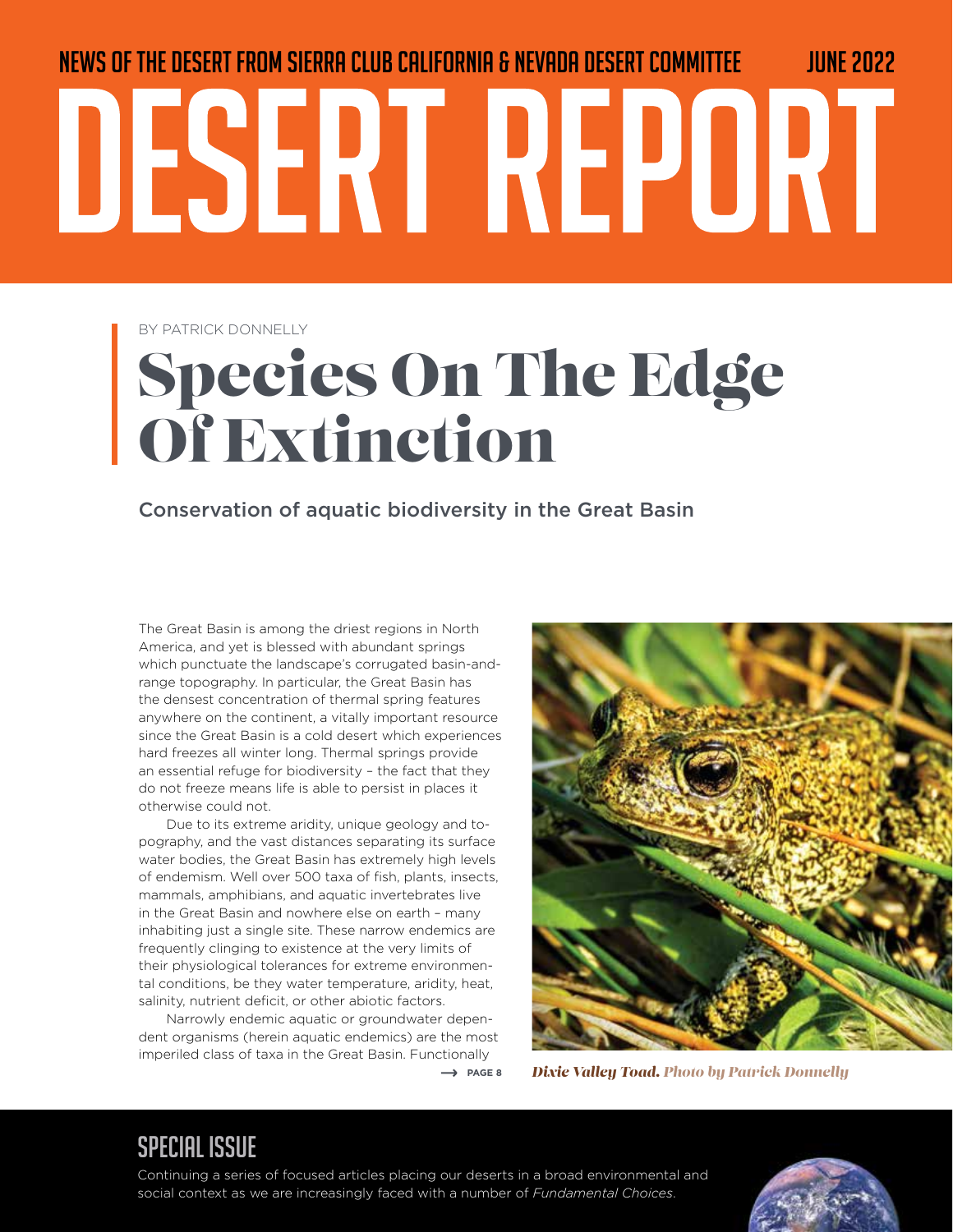#### BY ROLAND GEYER

## Corporate Sustainability Has Failed Us FUNDAMENTAL CHOICES

#### Now what?

This year marks the thirtieth anniversary of the Earth Summit in Rio de Janeiro, the seminal event that propelled environmentalism out of its niche existence and into the global mainstream. The Rio Conference set off an avalanche of governmental, civic, and corporate environmental activities and firmly embedded the notion of sustainability into everyone's language and consciousness. Looking at it from this angle, the Earth Summit was a tremendous success and its anniversary should be cause for celebration.

Unfortunately, the mood among environmental scientists and activists is increasingly dark and desperate rather than celebratory and joyous. Thirty years after the United Nations convened the world's leaders in Rio and urged them to "rethink economic development

The series of articles on Fundamental Choices is continuing in this issue with one by Birgitta Jansen (an interview with Ehsan Masood) and another by Roland Geyer (on corporate sustainability). As part of the Fundamental Choices series we're also planning an additional Desert Report for this summer. The focus of this entire issue will be an in depth look at the prospects and problems for obtaining renewable energy from solar sources. The current priority given to deserts of California and Nevada for photovoltaic installations makes this topic especially relevant for readers of this publication. There are no easy answers. *– Editor*

#### **IN THIS ISSUE**

**Species On The Edge Of Extinction** Pg 1 **Corporate Sustainability Has Failed Us** Pg 2 **The GDP: It's Complicated** Pg 3 **Mining For Strategic Minerals** Pg 4 **Preserving History In A Classic Landscape: Old Dutch Cleaner Mine** Pg 6 **Desert Updates** Pg 10 **Joshua Trees: A Tangled Past: An Uncertain Future** Pg 14 **Crisis In The Coyote Mountains** Pg 20

and find ways to stop polluting the planet and depleting its natural resources," humanity is still not living any more sustainably. Instead, the three environmental crises of climate change, biodiversity loss, and pollution are still accelerating rather than slowing down. How is this reconcilable with thirty years of governmental and corporate sustainability efforts? Let's take a moment to explore the events that led to the Earth Summit. It will help us understand what went wrong during and after the Summit and find a path forward that might finally reconcile human prosperity and environmental health.

Sp<sub>ECIAL</sub> ISSUE

#### **A brief history of business and the environment**

At the beginning of the 20th century, humanity's impact on the environment was still negligible. Only a fraction of the 1.7 billion people on the planet had been industrializing their economies, using inefficient and limiting technologies. Annual global GDP was roughly 3 trillion 2010 dollars and annual fossil CO<sub>2</sub> emissions were around 2 billion metric tons, almost all of which came from coal combustion. Despite the advances of the industrial revolution, planet Earth still seemed vast and the idea that humanity could alter its environment on a global scale seemed preposterous.

The next fifty years not only saw two devastating world wars, but also unimaginable scientific and technological advances. The electrification of factories made assembly lines and thus mass production possible. Mass produced automobiles fueled by leaded gasoline soon replaced horse-drawn carriages. The new ability to mass produce aluminum made commercial aviation possible. The invention of CFCs made compressor-based refrigeration and spray cans affordable and safe for households. Mass production of nitrogen fertilizer and synthetic pesticides, such as DDT, revolutionized and industrialized agriculture. The invention and mass production of synthetic polymers, known as plastics, paved the way to single-use packaging and products.

 $\rightarrow$  PAGE 12 By mid-century, the environmental consequences of the relentless growth in industrial production and consumption became impossible to ignore. In 1948, smog caused by U.S. Steel's zinc and steel plants in Donora, PA, killed twenty and sickened thousands. At the same time, the exhaust of millions of cars in the LA basin caused ever-worsening photochemical smog, while the Hooker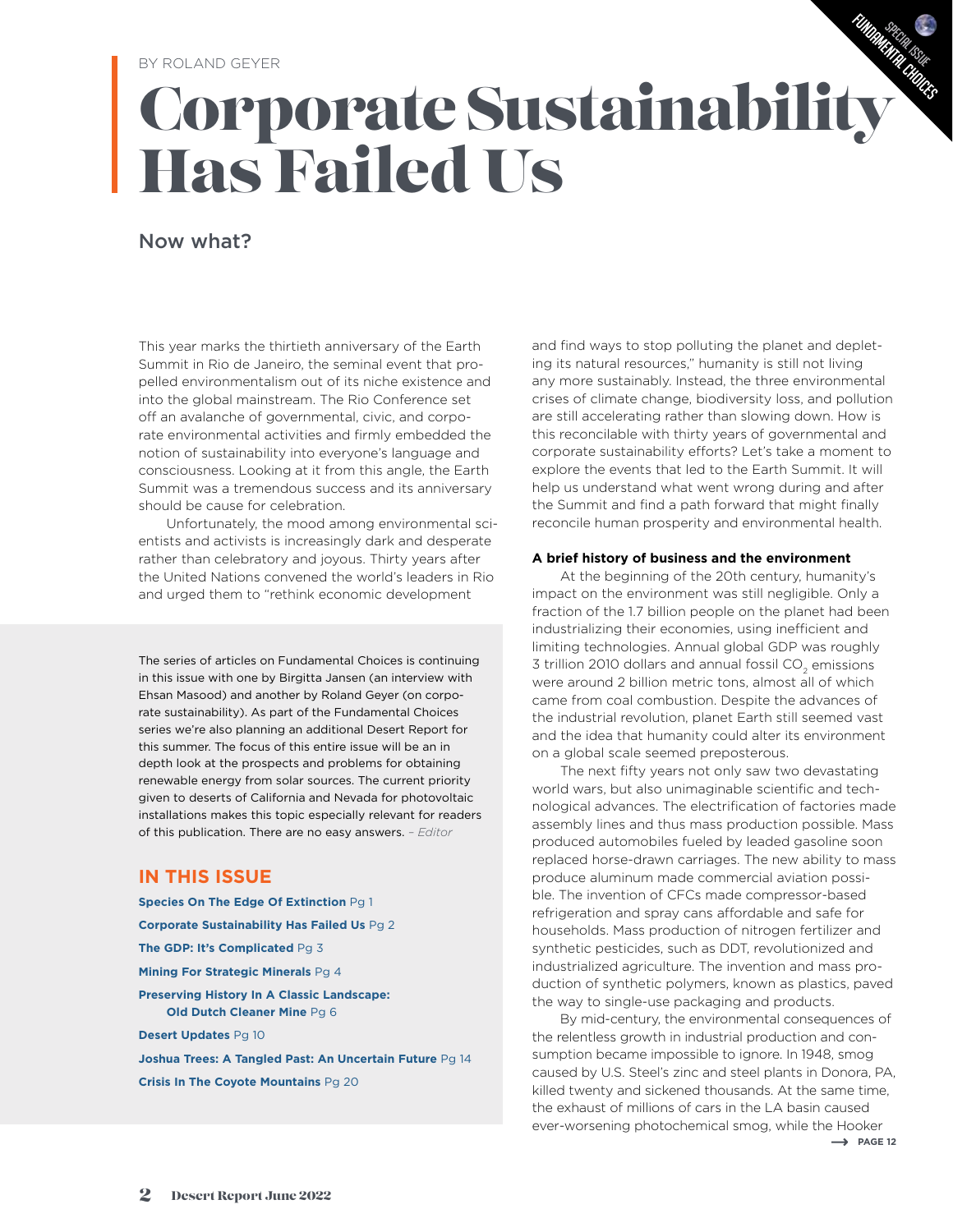## The GDP: It's Complicated

#### An interview with Ehsan Masood

#### **The GDP today**

Science journalist and senior editor at the journal Nature, Ehsan Masood, recently wrote a book about a subject worth thinking about: *GDP; The World's Most Powerful Formula and Why it Must Now Change (2021).*  We spoke on the phone January 27, 2022. He was at his home just outside north-west London.

The GDP (Gross Domestic Product) "is the world's principal measure of economic growth."1 According to one of the most commonly-used measures, it is the sum of the money we spent, for instance, going shopping (C), plus the large sums spent and invested by corporations (I), plus money invested by government (G). Money that is spent on the purchase of goods outside the country (M) is subtracted from the money earned from sales outside the country (X) and that total is then added to the sum of money spent within the country. In short:  $Y = C + 1 + G + (X - M)^2$ 

Masood maintains that, since the GDP is now almost universally utilized as a measure of a nation's economic success, it has become the world's most powerful formula. So powerful, that when the GDP goes down, it takes politicians' chances for re-election down with it. Despite its almost global acceptance, even its designers accept that it is a flawed measure because it is based on the singular assumption that: "economic growth is always good." That assumption is now in question. A healthy rise in the GDP can mask many ills such as poverty, pollution, and environmental degradation.

The GDP was designed in the US and the United Kingdom in the 1930s and 1940s, and during that time economic needs and requirements were different. For instance, British economist John Maynard Keynes advocated for government spending to boost countries' economic development with the intention to protect existing jobs and create new jobs by investing in big-capital-intensive projects. The expectation was that this would increase economic growth and GDP.<sup>3</sup> It did. The adoption of these ideas led to a system that stimulated and rewarded large scale industrial and commercial development. But this in turn, led to large scale environmental degradation and other negative unintended consequences.

In many instances, both past and present, it is not the corporations who need to confront these problems

or bear the costs for the clean-up and restoration of the land, but the taxpayer – that is, if the land can be restored. Regardless of who pays, these expenses also boost the GDP. When money moves around, it counts.

Sp<sub>ECIAL</sub> ISSUE FUNDAMENTAL CHUTES

But we are now paying the price for accepting without question that "economic growth is always good." Climate change is a good example of that. Masood agrees that politics and economics are closely related, and inextricably intertwined with environmental degradation. In his amiable voice with a slight British accent, he explains that, "The practice of neo-liberal economics has closely followed a politics that supports the idea of small states, low taxes, and which favors developing big industries." He continues, "Although the GDP was developed nearly 94 years ago, governments still organize their countries economic affairs along these lines. The other relationship between politics and economics is that economic research is funded by government grants, which determine priorities. Also big corporations are large donors to political causes. This gives them influence on the political decision making processes. It has always been this way but what is different now is the scale of corporate power." "In addition, the GDP tends to reward traditional, fossil fuel-powered economic development. Since the fossil fuel industry's infrastructure is mostly in place, it can move forward much more quickly than greener development." In essence GDP incentivizes economic sectors that increase the GDP regardless of environmental degradation.

Masood's example of this is coal fired power. "Countries need power therefore they are still investing in the extraction of coal. The GDP is constructed in such a way that coal fired power plants can quickly increase the GDP. This does not encourage countries to consider alternatives. Good access to electrical power is tied to the GDP."

#### **The dilemma and the need for change**

Now we find ourselves on the horns of a dilemma, a conflict between the continuing need for large scale economic growth and the increasingly urgent need to take care of our biosphere. The biosphere is a closed system which means that nature's resources have limits.

But how do we to make the necessary changes on the scale that is necessary? It would not entirely solve  $\rightarrow$  PAGE 18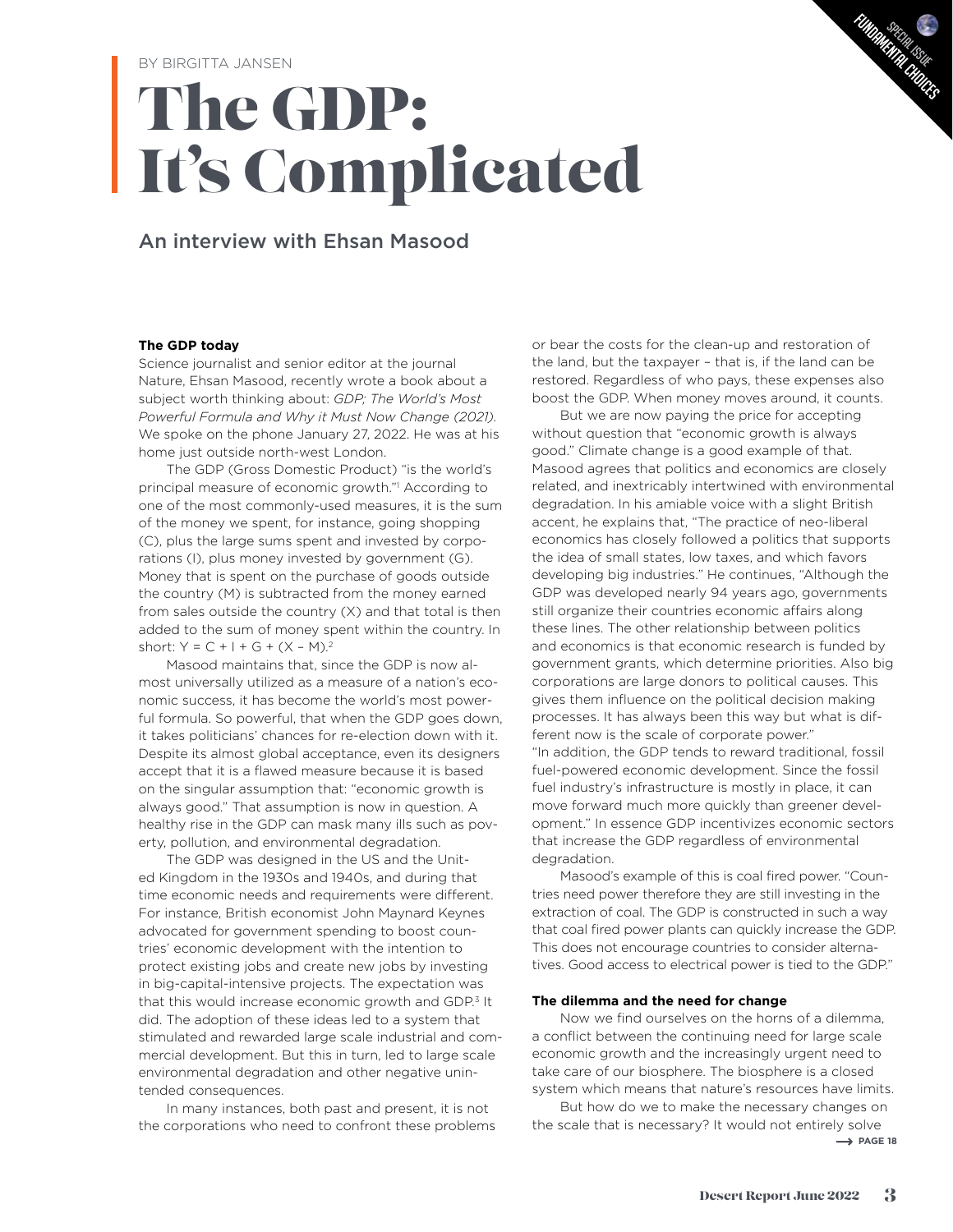#### BY ROGER FEATHERSTONE

## Mining For Strategic Minerals

#### Planning before it's too late

Although conservationists have long known the dangers of climate change, many others have taken far too long to join the bandwagon. And, many, including some decision makers and members of Congress, have not and probably never will recognize the threat. It is a sure sign that climate change has hit the big time when corporate America is jockeying to figure out a way to make big money from the crisis.

The international mining industry is now talking non-stop about the world needing more mining to produce copper, lithium, and other minerals which, they say, will be needed to build renewable energy to replace fossil fuels. Mining companies have crafted a public message that roughly says: "We need to mine our way into a climate neutral future, and you cannot stand in the way of our efforts to save you." It is important to note that most mining companies are foreign based, and it is highly suspicious when a foreign corporation talks freely about providing a large percentage of US



*Pit lake is the glory hole at the Questa mine in New Mexico. Photo by Roger Featherstone*

minerals and solving the economic and climate woes of a country other than their own.

In the United States, mining companies are heavily subsidized. Not only do they get tax breaks and other direct subsidies, but the U.S. is the only country in the world that gives hard rock minerals (copper, gold, silver, lithium, etc.) away without charging royalties. This is one of the many out of date provisions of the 1872 General Mining Law (signed into law by President Ulysses S. Grant) that is still the law of the land. State laws, especially in Arizona – owner of the worst state mining laws in the union – also give tremendous financial incentives to mines in the U.S. While state laws are somewhat better in Nevada and even more so in California, nearly all state laws are too weak and out of date in today's brave new world.

While the demand for wind turbines, electric cars, solar panels, batteries, and many other components will require more minerals than we use now, the projections made for new mines by the mining industry and their supporters are wildly inflated. The commodity prices of most minerals have risen sharply in the last couple of years, and mining companies are actively looking for the next big "strike" to take advantage of this new "boom."

In the United States, anyone (including foreign corporations) can claim public land for mining simply by "staking" a mining claim and paying a small annual fee. This gives the claim holder exclusive rights to the minerals under the surface. Almost all the public land open for claiming in southern California, Nevada, and Arizona is already claimed. Even some claims within out-ofbounds land such as Wilderness Areas are still susceptible to mining. Land disrupting activities can happen on these claims long before actual mining takes place. Existing deposits and mines in the Death Valley area show the presence of iron, lithium, tungsten, bismuth, copper, gold, manganese, zinc, silver, lead, uranium, and fluorine (fluorite). Most, if not all, are used for the production of renewable energy infrastructure components.

Mines use an enormous amount of water. A study of seven working copper mines in Arizona, operating from 2004 – 2008, showed an average water consumption of 28.3 gallons per pound of copper. For the proposed Resolution Copper mine which would destroy Oak Flat in Arizona, experts have calculated that the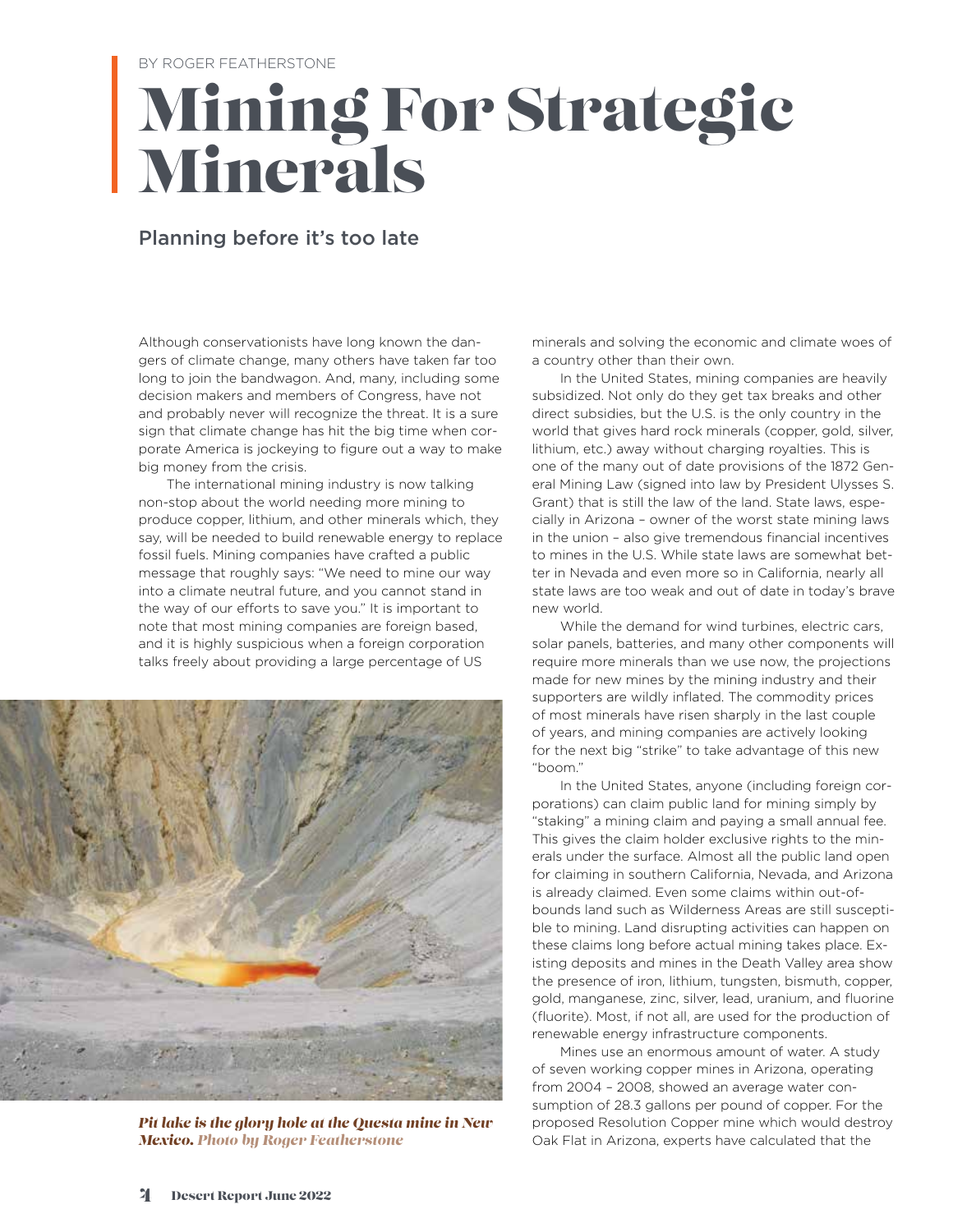mine would use enough water for a city of 180,000 people.

The largest use of water in open pit and block cave mines involves transport and storage of tailings (discarded remains of the mined ore after processing). Tailings usually include toxic mineral such as arsenic, selenium, lead, etc., and many also contain sulfur components which when mixed with water and air reacts with the toxic minerals to release them into the air and water. Usually, tailings leave the processing operations mixed with water in a slurry. These tailings are moved via pipelines to the tailings dump where some of the water is drained and then returned for further use. However, huge amounts (in excess of 47%) of the tailings dump will be water. Not only do tailings dumps sequester huge amounts of water, but this water is normally highly toxic and often migrates from the tailings dump to create long term water pollution.

Deep mines (either open pit or underground) need to be kept dry as mining takes place. This requires dewatering an often large area around the mine. Once mining ceases, water flows back into the mined area. It often takes many hundreds of years for water equilibrium to get back to pre-mining conditions. This flow into the mine after mining ends can permanently deplete water from large areas around the project.

We are experiencing the worst drought the southwest has seen in 1,200 years. In Arizona, this is the 23rd year of continuous drought. In desert climates, water pollution is a problem, but the bigger problem occurs



when mines usurp water from communities and the environment. We are already having trouble providing water for existing users (and wildlife and wildlands are certainly feeling it the worst), and we certainly won't have enough in the future with the added burden of new mines.

Mining also uses a huge amount of energy. Studies show that mining worldwide uses 10% of the world's usable energy supply. Again, looking at the proposed Resolution Copper mine in Arizona, the project could use as much as 22% of the peak power capacity of the Salt River Project (the utility that would provide electricity for the project). This proposed mine could use as much electricity as 1.6 million households. With the power generating capacity of Lake Mead and Lake Powell in serious jeopardy due to our ongoing drought, additional mining activity could seriously impact residential users.

Roads, along with the powerline and water pipeline corridors that accompany mining operations, all create serious impacts to desert ecosystems and are magnets for unfettered development around these "improvements."

#### **There are generally three types of mining in the southwest**

Open pit mining is used most often. Here, you remove non-mineral bearing rock from above the deposit to get to the ore body. The excavation leaves a large hole in the ground (although the state of California requires that this pit be backfilled). Since such a large quantity of material needs to be moved, open pits generally have large piles of waste rock (which may or may not be polluting) as well as the tailings dumps we have talked about earlier.

Underground mining is also sometimes used. As most new mines are very large, a procedure called block caving is now more prevalent than the "old fashioned" cut and fill type of mines. Block cave mines are essentially an upside-down open pit. These mines leave a crater due to the ground subsiding where the orebody has been removed and also have the same large tailings dumps and water usage that open pit mines do.

The third type is in-situ mining with a variety of mining brines. These mines pump water containing dissolved minerals from the ground. For traditional in-situ mines, you drill a well and inject acid into the orebody to leach minerals from the rock. You then drill more wells around the injection well which are supposed to pump at a slightly higher rate than the injection well to recovered the mineral laced water. This "pregnant" water is then processed creating toxic waste while also permanently polluting the water table. In a slightly different procedure (one which is used with some lithium deposits), underground brines are pumped to the sur-**Subsidence at San Manuel Mine. Photo by Bruce** face to settle and evaporate in large ponds which may, **Gordon, Ecoflights** → PAGE 17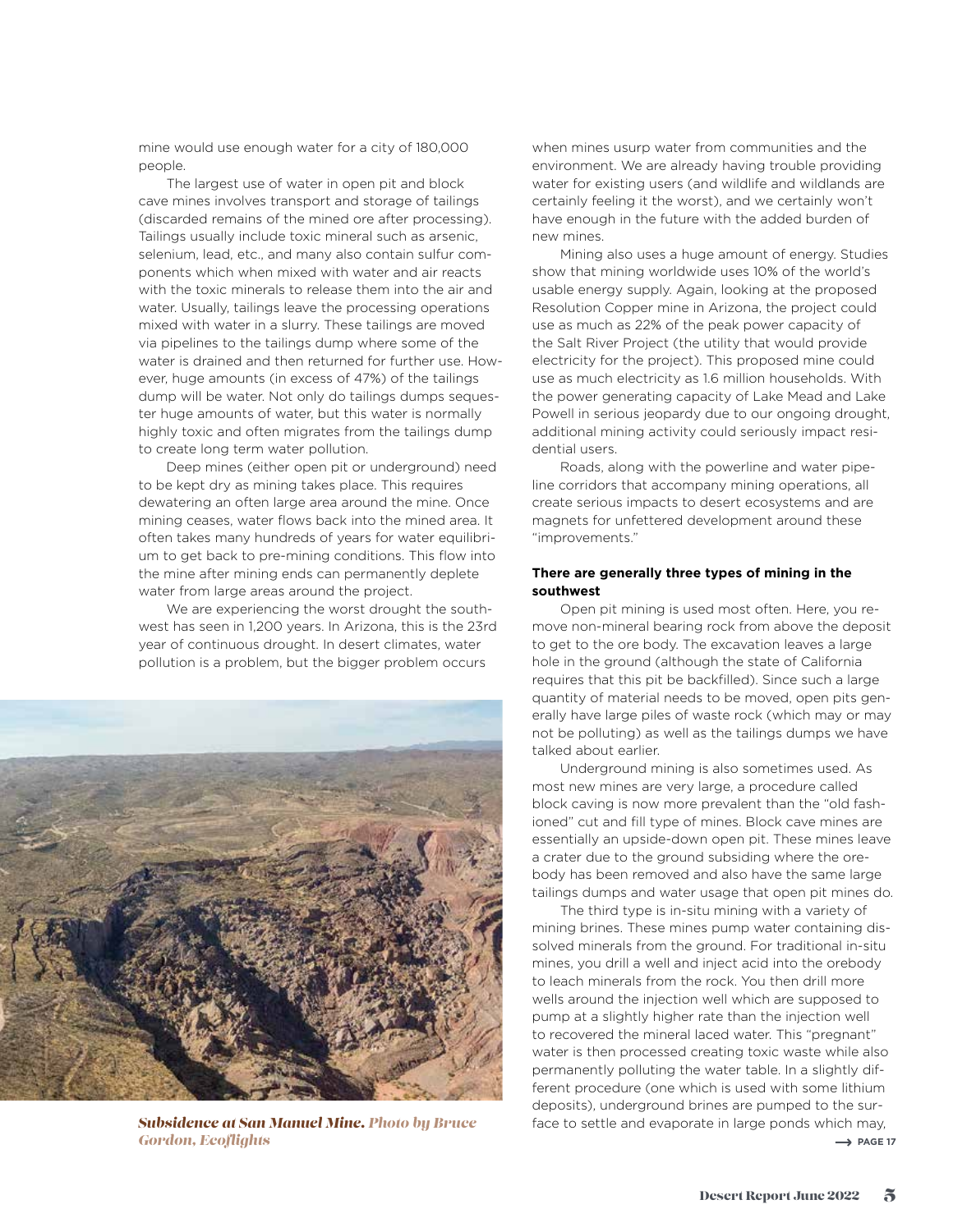## Preserving History In A Classic Landscape

#### Two possible futures for the Old Dutch Cleaner Mine

One of the most endearing aspects of our California deserts is our ability to witness firsthand the raw and brute force of powerful geology at our fingertips. Elsewhere in the state, increased moisture adds layers of life that conceal that raw earth beneath our feet. Unveiled in the deserts is the majesty of rock sculpted over the eons by the interplay of tectonic forces and the limited, but consistent, etching of water (sometimes accompanied by wind).

Red Rock Canyon represents one of the most spectacular and dramatic examples of that interplay. It is a unique theater where the drama of desert adapted lifeforms, many of which are locally endemic, gives way to inspiring and expansive geologic vistas. From massive rock monuments and parapets, towering several hundred feet overhead, down to the very intricate, we marvel in awe at the forces which shape our planet. This exposure of readily accessible raw earth also avails another opportunity – easier access to minerals. And thus, it is not surprising that many of our most prized desert landscapes have in tandem a rich mining history. Such a circumstance is abundantly true at Red Rock Canyon State Park.

Most of the Red Rock mine sites have long ceased production and now lie protected within the park as one more layer of the cultural heritage associated with this landscape. Nevertheless, there do remain a few private inholdings left over from past endeavors where ever-hopeful owners envision riches to come.

The largest modern inholding includes the remains of the Old Dutch Cleanser mine where room and pillar underground mining from 1923 to 1947 excavated 120,000 tons of pumicite (under the tradename of "seismotite"). This fine volcanic ash was used as the abrasive element within the extraordinarily popular and successful scouring powder Old Dutch Cleanser. Since 1947 when the popularity of Old Dutch Cleanser faded, these mines have sat nearly idle. But these juxtaposed societal uses, heritage preservation and mining, remain on a collision course today.

What is historically intriguing is that both the effort to preserve Red Rock Canyon and the creation of the Old Dutch Cleanser Mine occurred in close chronologic proximity. This makes the story of the preserving the amazing heritage contained in Red Rock and Last Chance Canyon and the extraction of the minerals for

Old Dutch Cleanser a parallel journey.

The movement to preserve Red Rock Canyon as a State or National Park began in earnest in 1919, predating the Old Dutch Cleanser Mine by nearly four years. That movement was spearheaded by a former City Editor for the *Los Angeles Times*, John Von Blon, who built a coalition of citizens interested Red Rock Canyon. Using his skills as an author, Von Blon published several pivotal articles about Red Rock Canyon: a multi-page article in his former newspaper (October 12, 1919), an article in the October 4, 1919 issue of *Scientific American*, and a third in the December 1919 issue of the very popular *The Wide World* magazine. In all three, Von Blon praised the attributes of the canyon, called for its formal sequester as a park, and cultivated people's curiosity when he initiated many fanciful place names for of the canyon's sculpted architecture. Most of those names survive today. Von Blon liberally used photographs that later became early staples of the Red Rock postcard trade.

Only one year after Von Blon's efforts, another writer joined in singing the praises of Red Rock Canyon.



*Cliff with the Dutch Cleanser Mine. The top would have to be removed for an open pit mine. Photo by Mark Faull*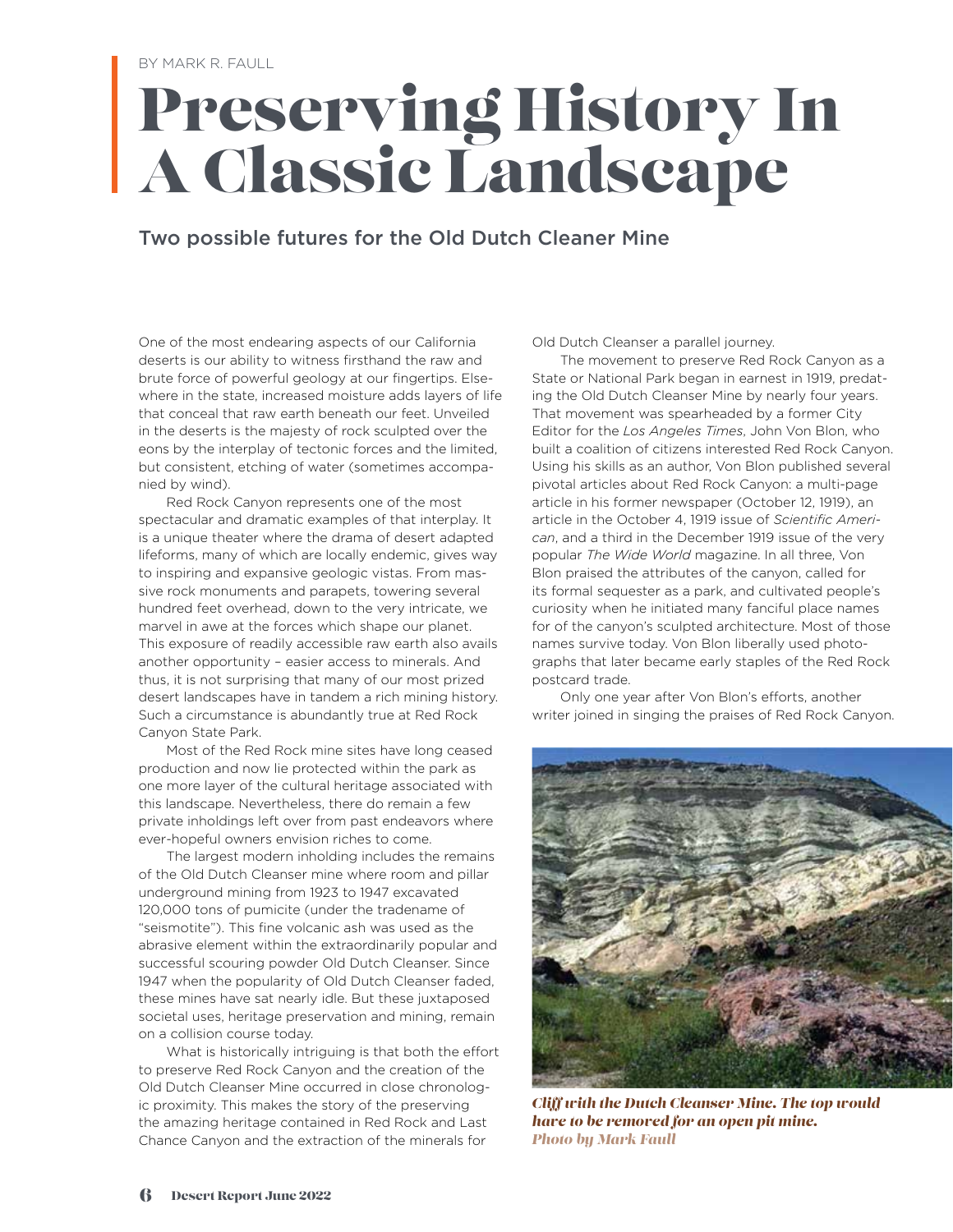In 1917, Ruth Thompson became the first schoolteacher hired at Red Rock Elementary School in Cantil immediately south of the proposed park. While living there, she was captured by the beauty of the local desert landscape as well as its inhabitants, and in 1920 she published "*Comrades of the Desert*," a novel meant to inspire adolescents. The book's popularity was instantaneous, and in it she introduced young readers nationwide to Red Rock Canyon and the early 20th Century's rugged life on the ranches near Koehn Dry Lake. Considered by scholars to be an American classic, the novel boasted early photographs of the canyon with chapter five devoted to the awe and reverence that the four young lead characters felt upon entering Red Rock's rugged ramparts.

These back-to-back publications unveiled the mysteries and beauty of Red Rock Canyon to early 20th Century America. Whereas Ruth Thompson's prose introduced Red Rock Canyon to readers far and wide who never witnessed the canyon firsthand, Von Blon's promotion and articles started a movement of people visiting the canyon, touting its attributes and calling for its preservation. Fueled by the "ease" of early automobile travel, artists, adventurers, and even the motion picture industry began to flock to the canyon.

With a public desire to preserve Red Rock Canyon for posterity already under consideration, interest in Last Chance Canyon joined the cascade in 1924 with the discovery of a fascinating Petrified Forest. The local remains of fossilized trees had first been noted by miners in late 1893 and were well known to local, early 20th Century prospectors. Nevertheless, it took two brothers, Charles and Ben Brewer, to turn this Petrified Forest into a paid tourist attraction in 1924, complete with a guided tour. The new daredevil tourists, bouncing along the dusty desert dirt roads of the day, would utilize the new haulage road, created the year before to transport "seismotite" from the Old Dutch Cleanser mine, to access this stone forest which lay only a little over a quarter of a mile away from the mine.

Almost immediately, this stone forest added to the chorus calling for local preservation. By November of 1925, word had leaked that the forest would be preserved as a National Monument, but then the good news evaporated. One overly optimistic headline in the November 24, 1925, edition of the *Bakersfield Californian* read "Kern's Petrified Forest Declared National Park."

With federal protection failing, scientists, artists, garden clubs, and adventurers turned their attention towards the embryonic California State Park System of the late 1920s and managed to insert both Red Rock Canyon and neighboring Last Chance Canyon into the first prioritized listing of terrains to be acquired for the public good. A document, prepared by Frederick Law Olmsted, Jr. for the State Park Commission and released in January of 1929, provided a formal recogni- $\rightarrow$  PAGE 22

## Thank You

**Several organizations and individuals have made significant contributions for the printing expenses of Desert Report.**

#### **SPECIAL BENEFACTORS (\$500+)**

| <b>Paul Cooley</b> | Culver City, CA |
|--------------------|-----------------|
| Greg Hermanovic    | (Unknown)       |

#### **SPONSORS (\$100 to \$499)**

**Kathleen Kalp** Santa Barbara, CA **and Jim Balsitis Brian Brown** Shoshone, CA **Shaun Gonzales** Washington, DC **Timothy Gunn** Sylmar, CA **Coco Hall** Joshua Tree, CA **Anna de Vedia** San Diego, CA Lyn Nebus
Bend, OR **Carolyn Palmer** Westlake Village, CA **Mary Jess Wilson** Sacramento, CA

#### **CONTRIBUTORS (UP TO \$99)**

**Barb Bane** Ridgecrest, CA **Craig Deidrick** Lincoln, CA **Eugene DeMine** Yucaipa, CA **Joseph and Kathy Duret** Lancaster, CA **Sharon Fain** Yucca Valley, CA **Mario Gonzalez** Dana Point, CA **Anne Henny** Berkeley, CA **Shirlee Jellum** Lyle, WA **Elliott Mazur** Pasadena, CA **Robert Michael** Fort Collins, CO **Bryce Norton** (Unknown) **Adam Raskin** San Francisco, CA **Terry Weiner** Longmeadow, MA **David Zoeller** Eastsound, WA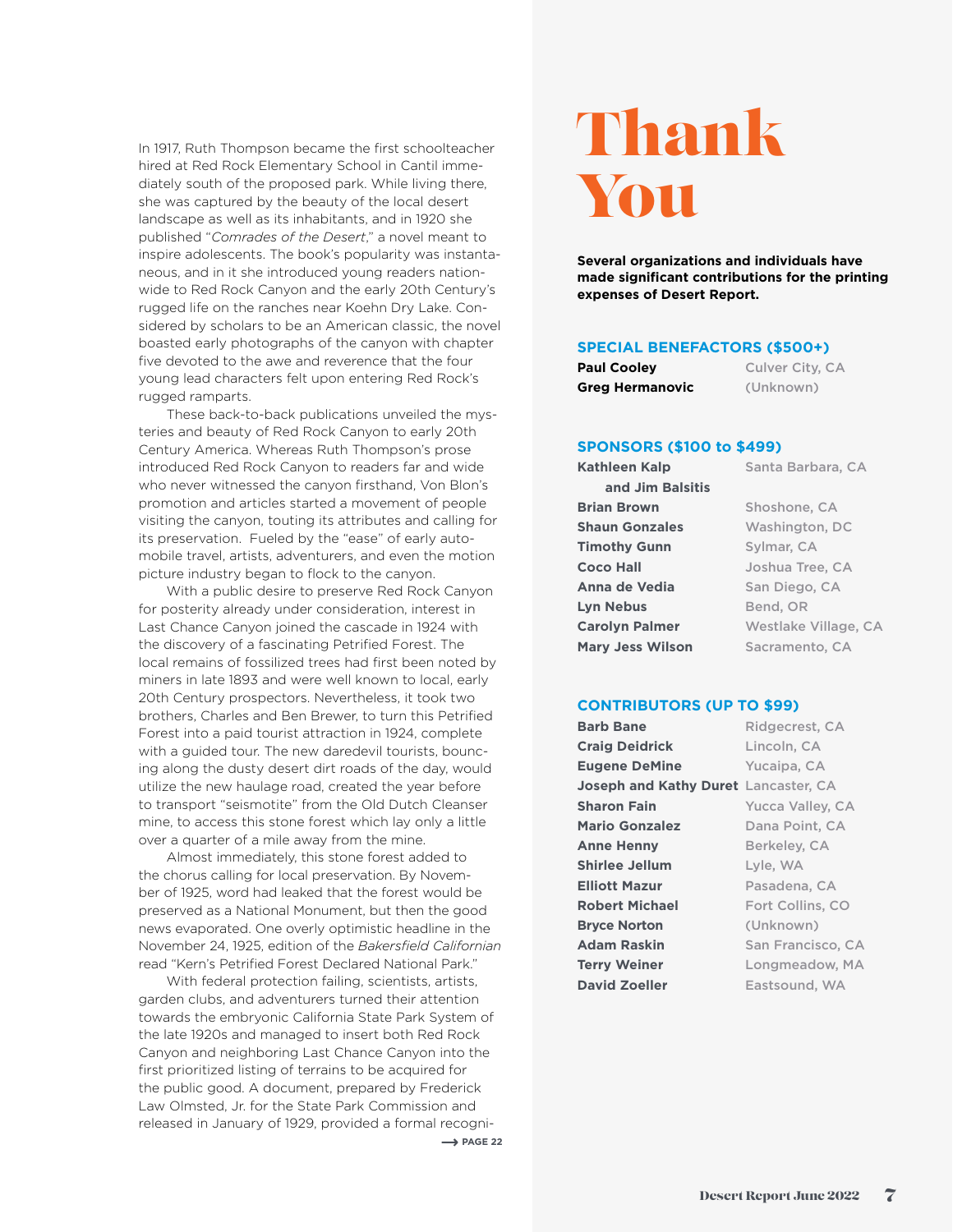### Species On The Edge Of Extinction

#### $\rightarrow$  PAGE 1

every aquatic endemic in the region is threatened with extinction due to a combination of factors including groundwater overdraft, declining precipitation and runoff due to climate change, increasing desiccation and evapotranspiration from increased temperatures, direct habitat destruction, groundwater manipulation for energy production, overuse by recreationists, invasive aquatic or terrestrial species, or other factors. If we willingly allow a species to go extinct, we have diminished a world that we don't even begin to understand, and we have thereby diminished ourselves as well.

The Center for Biological Diversity is actively engaged in the conservation of these aquatic endemics, primarily through using the Endangered Species Act (ESA) to obtain protections for these imperiled organisms. In almost all cases, it is only through many years of advocacy and litigation that the US Fish and Wildlife Service (FWS) will list a species. The following are examples for which the Center has actively petitioned.

The Dixie Valley toad *(Anaxyrus williamsi)* is a species of the Western toad complex which lives at a single location in Churchill County, Nevada. The toad's habitat, Dixie Meadows, is a vast wetland ecosystem fed by abundant flow from hot springs at the site. The hot springs are indicative of a geothermal aquifer, and as a result geothermal energy developer Ormat has long coveted the area for energy production. There is an extensive body of peer-reviewed literature documenting that geothermal energy production dries up or significantly alters adjacent surficial thermal water features. In one report, the United States Geological Survey stated such a thing "is the rule, not the exception." The Dixie

Valley toad has persisted for hundreds of thousands of years, and, but for the geothermal power plant proposed next to its habitat, would continue to be a happy little toad into the future. But it now faces an existential risk of extinction due to the proposed geothermal project.

The water in the Great Basin's aquifers have long been coveted by urban areas seeking water to fuel sprawling growth. So it is with the proposed Pine Valley Water Supply Project, the first part of a 70 mile pipeline-and-pumping scheme which would drain groundwater from aquifers in the West Desert of Utah to feed sprawl in Cedar City, Utah. The drawdown could propagate across a huge area of the eastern Great Basin, depleting aquifers as far afield as Spring Valley and Great Basin National Park in Nevada, and northward down-gradient in Utah toward Fish Spring National Wildlife Refuge and the Great Salt Lake itself. As a result of these threats, the Center has petitioned FWS to protect the least chub *(Iotichthys phlegethontis)*, a rare fish which inhabits just a handful of spring systems across the West Desert. The Center previously petitioned the least chub in 2007, but listing was denied in 2014 due to a "candidate conservation agreement" in which parties including the state of Utah implemented various conservation actions to address the reasons the fish is imperiled. All of those conservation actions are for naught, however, if there is no water for the fish to live in.

Nevada is home to no fewer than 75 species of springsnail – tiny mollusks which inhabit spring ponds and brooks in thermal waters across the state. The



*Bishop Springs in Snake Valley, Utah, home to the least chub. Photo by Patrick Donnelly*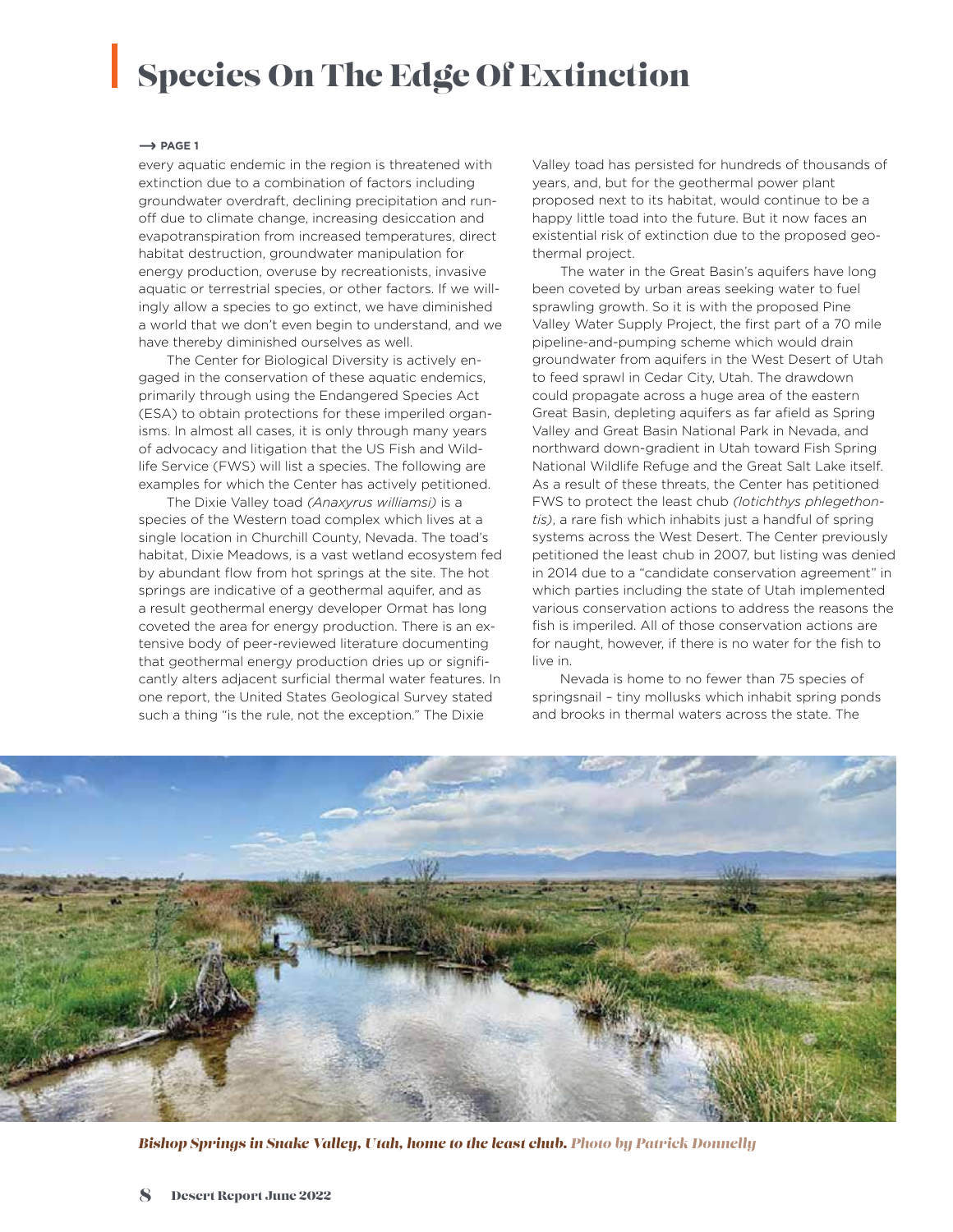sterile basin pyrg *(Pyrgulopsis sterilis)* lives at just two locations in Nye County – one location, whose current status is unknown, is on a privately held ranch actively grazed by cattle, the other is at Sidehill Spring in Stone Cabin Valley. Sidehill Spring is an extremely remote location that is heavily overgrazed by cattle and feral horses. The spring pool and brook have been decimated by ungulate hooves – and yet somehow, against all odds, the sterile basin pyrg persists.

The Long Valley speckled dace *(Rhinichthys osculus ssp.)* is a subspecies of the more widespread speckled dace which lives only in the Long Valley caldera in Mono County, California. The Long Valley speckled dace used to be widespread in the world-famous thermal waters of the area, but a number of factors including geothermal energy development, surface alterations and diversions, cattle grazing, and invasive species have caused it to be extirpated across the vast majority of its range. They were thought to be extinct in the wild, but recent surveys reveal that they do persist at one location, in the outflow from municipal pools at Whitmore Hot Springs.

The Monte Neva paintbrush *(Castilleja salsuginosa)* is an extremely rare and diminutive cousin of the very common Indian paintbrush wildflower, and lives at just two locations – one on private land in Steptoe Valley, Nevada, and one on public land in Eureka County, Nevada. The paintbrush thrives in alkali soils fed by subsurface flow discharging from hot springs. Little is known about the private land population, but the Eureka County location on public land faces imminent risk of extirpation. Once persisting in complete obscurity, the



*The sterile basin pyrg. Photo by Patrick Donnelly*

hot spring it lives at became developed with a famous heart-shaped pool, and visitation increased dramatically when Travel Nevada posted a photo of the pool on Instagram. Now, on any given day there will be dozens of "van-lifers" coming through the small, vulnerable site – driving on paintbrush habitat, trampling paintbrush plants, degrading the marshland, and altering the flow regime.

Finally – there is a cautionary tale. The Ash Meadows montane vole is (was) a subspecies of rodent which lived in the alkali wetlands of Ash Meadows in Nye County, and has not been observed since 1933. Repeated trapping efforts over several years in the 2000s turned up no voles at Ash Meadows, and the population was believed by the researchers conducting the trapping effort to be extirpated. While the declaration of extinction is a portentous occasion and has not been made official yet, it's likely that the Ash Meadows montane vole is extinct due to the extensive historical alteration and destruction of alkali wetland habitats at Ash Meadows in the early- to mid-20th century. Its close cousin, the Pahranagat Valley montane vole, still persists along the White River in eastern Nevada. Will a similar fate await it?

What can we do to stanch the aquatic endemic extinction crisis in the Great Basin? First and foremost is to cease groundwater pumping which exceeds natural recharge. This is the primary cause for aquatic habitat degradation and loss in the Great Basin. Natural recharge is decreasing as climate change takes hold, so basically all groundwater pumping in the Great Basin needs to be carefully scrutinized to determine if it is acceptable given current and future precipitation trends. Secondarily, we need to invest in land management agencies to eradicate invasive species, manage recreation, and restore degraded habitat. Finally, we need to curb our carbon emissions, as climate change poses an existential threat to all aquatic endemics.

The Center for Biological Diversity will continue to use the Endangered Species Act to protect aquatic endemics, as it remains the best tool at hand to compel conservation action for biodiversity. But it will take more than just species petitions and litigation to save aquatic endemics in the Great Basin. It will take a change in our relationship with water and the land.

*Patrick Donnelly is Great Basin Director with the Center for Biological Diversity. His passion in life and raison d'etre is the conservation of aquatic endemics in the Great Basin. He fights mining, inappropriate energy development, groundwater pumping, and fossil fuels from a remote desert outpost on the edge of Death Valley.*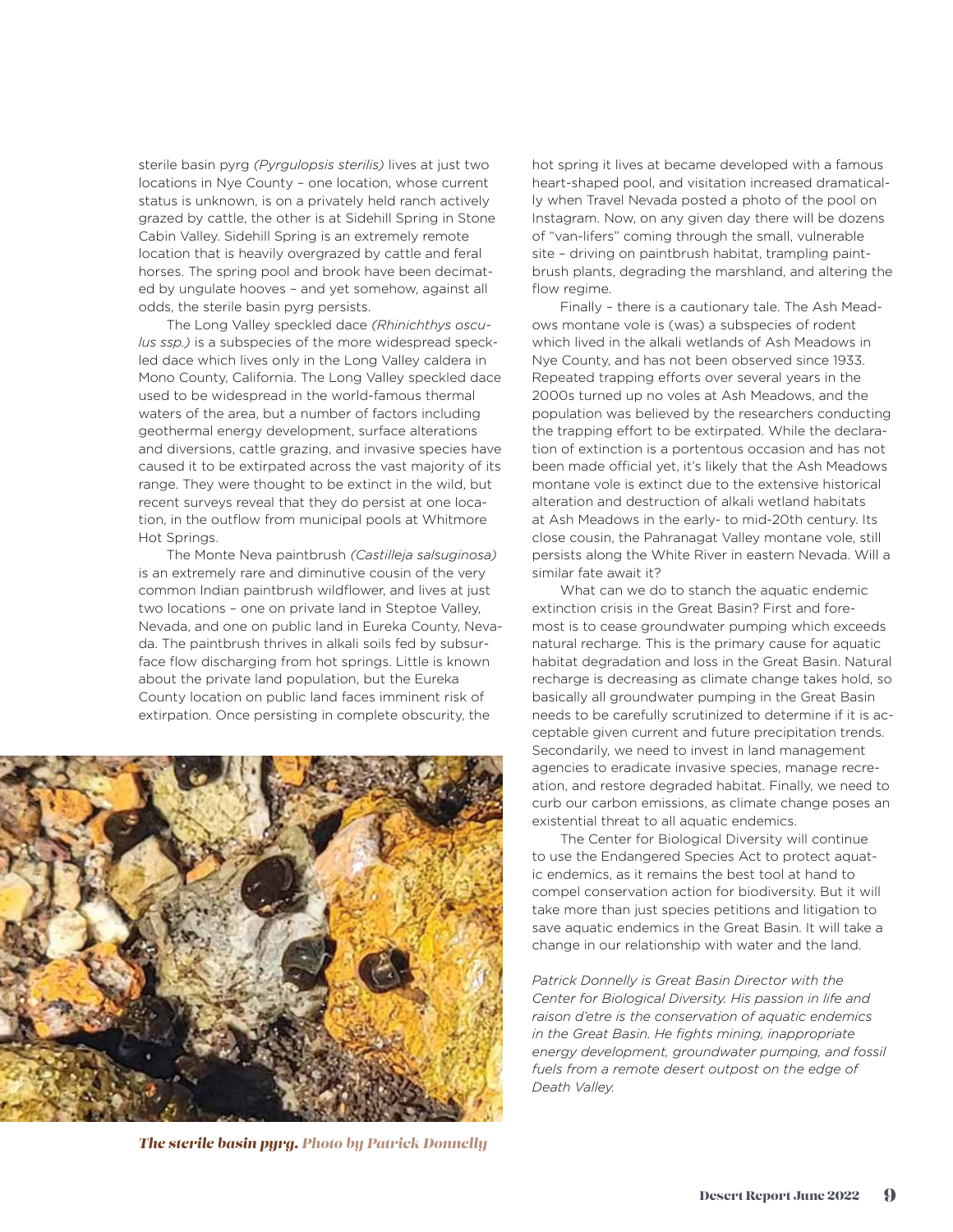## Desert Updates

*Road into Conglomerate Mesa* 

#### **Yet Another Bad Bill? California A.B. 2696**

California is normally to be commended for its engagement with the Climate Crisis. However, there is a temptation to look for simple solutions without considering side effects and collateral damage. Assembly Bill 2696, now before the State Legislature, exemplifies such a nearsighted impulse.

Existing state law requires the California Energy Commission (CEC) among its other duties, to assess the trends in the consumption of electrical energy and the alternatives available for meeting the demand. Section Two of AB 2696 would additionally require that the CEC (in consultation with several other agencies) review and report on potential lower cost ownership and alternative financing mechanisms for new transmission facilities needed to meet the state's clean energy and climate targets. A study of this sort may be long overdue, but one must ask: why does it focus solely on long-distance transmission and not on local distribution facilities? An enhanced distribution grid would assure that local energy resources ramp up and help avoid building remote, desert-destroying solar projects.

Current law requires that before construction of any electrical transmission line, the California Public Utilities Commission (PUC) must certify that the project is necessary for future public convenience and necessity. Traditionally these decisions are made after extensive review and public comment. If AB 2696 becomes law, the PUC will be required to provide the certification if the project will facilitate the achievement of California's stated renewable energy goals. The bill makes no mention of public convenience, necessity, or of any other consideration beyond production of large-scale renewable energy and the transmission needed to deliver it, whether it is cost effective or not. Environmental damage, social justice, and competing alternatives need not be considered. As written, this bill is hugely problematic.

#### **California Border Wall**

Damage caused by construction of the border wall within the Jacumba Wilderness Area has been documented several times. (*Desert Report*, June 2020, and June 2021). Immediately after becoming President, Joseph Biden ordered an end to the construction subject to constraints of existing law. It has been difficult to evaluate the effectiveness of this order, in part because public access in Wilderness is restricted to non-motorized means and in part because the distinctions between "construction," and "remediation or maintenance" are subjective. The situation is further complicated by the mission of the Border Patrol to control entry into the country at its borders. The uncontested fact is that even within the past year roads have been altered within the Jacumba Wilderness, trenches for (presumed) electrical equipment have been excavated, natural drainages have been altered, and archaeological artifacts have been displaced.

In response to similar complaints all along the U.S./ Mexican Border, the California Wilderness Coalition joined four other plaintiffs in a suit against the Department of Defense, the Department of Homeland Security, and the Treasury Department charging violations of several provisions of the U.S. Constitution and several Federal laws. Before going to trial, a Settlement Agreement between the parties was filed on March 25, 2022.

Among the stipulations was an agreement that the defendants (U.S. Government departments) would provide access to cultural data and to planned demobilization plans for border barrier projects. In the El Centro sector of the border, the defendants agreed to 1) terminate construction that was undertaken using particular funding sources, 2) remove unused construction material and backfill open trenches, and to 3) consult with the Plaintiffs on remediation of damaged vegetation, on repairs to roads and berms, on remediation for blocked drainages, and on the means for allowing wildlife free passage across the border.

It is significant that there are no promises for remediation of damages. The Governmental departments promise only to *consult with the Plaintiffs in the future.*  The action to be taken as a result of the consultation is left to the federal departments. The settlement also specifies that any remediation will be dependent upon the availability of sufficient funding. Perhaps the best that can be said of the agreement is that the federal government has acknowledge the nature and extent of damage done by construction of the wall.

Settlement Agreement in the matter of *Rio Grande Int'l Study Center, et al.,* v. Austin, et al., No. 19-CV-720 (D.D.C)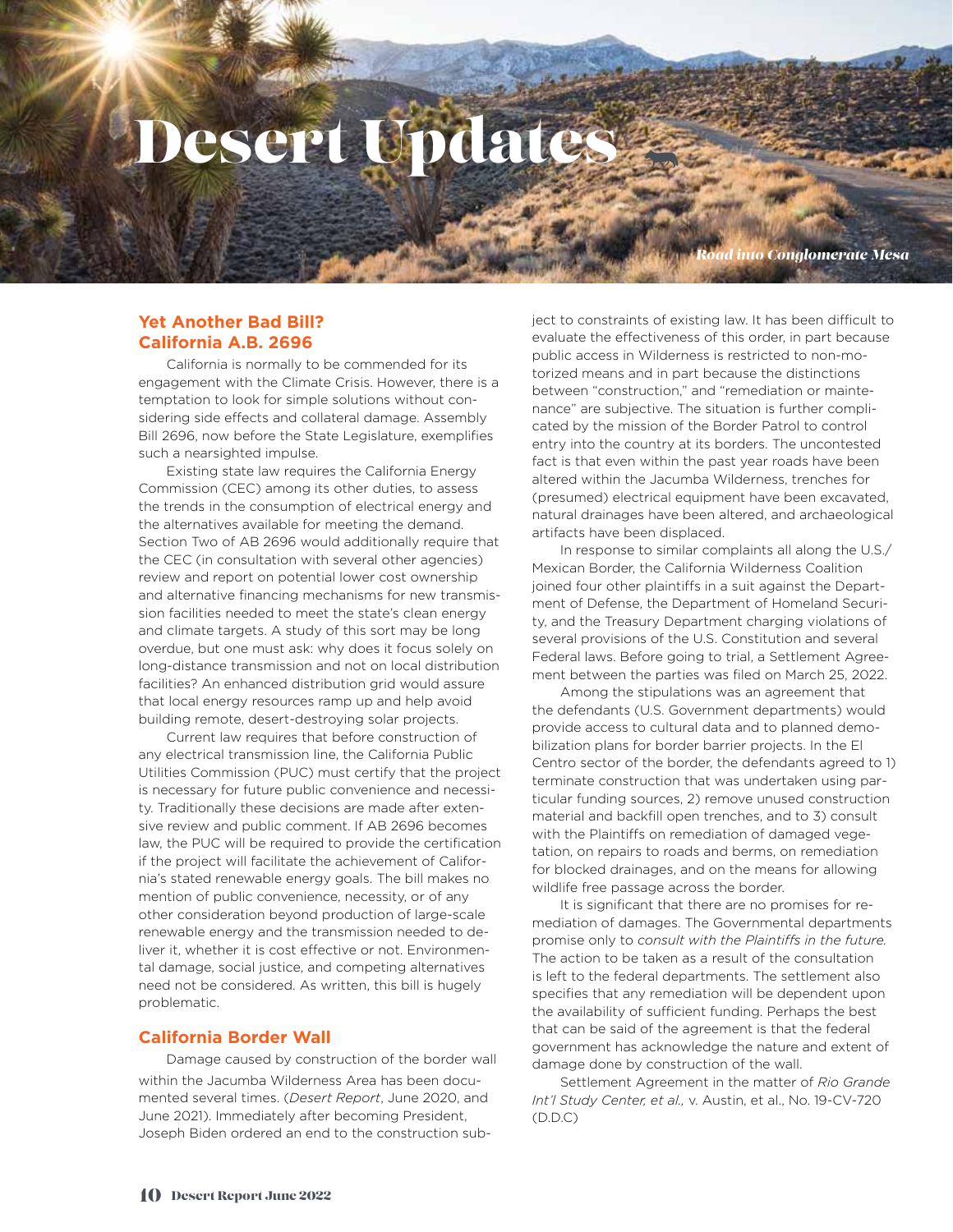#### **Conglomerate Mesa in the News Once Again**

On March 21, 2022, K2 Gold, a Canadian mining company, announced that it was suspending its gold mining project on Conglomerate Mesa. For several years K2 has accessed the area by helicopter and has been drilling prospect cores to assess the value of the ore. More recently, it sought permission to construct a road into the area and to expand their explorations to over forty drill holes. Before granting permission, the Bureau of Land Management (BLM) required that a lengthy Environmental Impact Statement (EIS) be prepared. The appearance was that the probability of economic success was not sufficient for K2 Gold to justify the cost of the EIS and that was responsible for their withdrawal. On May 14, K2 Gold informed the Ridgecrest BLM office that *it has reversed it decision and intends to resubmit its mining proposal and will pursue an EIS.* The future of Conglomerate Mesa remains in limbo.

Conglomerate Mesa is entirely roadless, has a rich variety of flora, and is sacred ground for several Native American Tribes. These Tribes, local residents in the nearby Owens Valley, and a number of environmental organizations have long argued that Conglomerate Mesa deserved the same legislative protection that is given to the neighboring Malpais Mesa and Inyo Mountains Wilderness Areas. While Conglomerate Mesa does have some level of protection under BLM protocol, these latter designations are administrative and can be overridden by the 1872 Mining Act and NAFTA treaty obligations.

#### **Are the Dumont Dunes Exempt from Environmental Review?**

North of Baker, California, and south of Shoshone, the Dumont Dunes are a popular destination for off-highway vehicle recreation. On winter weekends there can be many thousands of people who use the area for family camping and for open riding in the spectacular landscape. The dunes are managed by the Bureau Land Management (BLM) which charges a fee for access. Lying three miles east of paved U.S Highway 127, visitors reach the area via a three-mile graded gravel road which may be heavily corrugated and is certain to be dusty.

Plans are currently being finalized to pave this access road with work to begin in early summer 2022. Permits have been obtained from the Federal Highway Administration, and as the road will cross a federally designated Wild and Scenic River, a Biological Assessment has been prepared. These documents acknowledge that the project will in all probability increase the use of the recreation area. The Barstow field office of the BLM has ruled that beyond the right-of way itself, no environmental review is necessary beyond what has already been done. No public hearings have been held, and no formal opportunity for comment has been created.

Twenty or thirty miles away, residents of Shoshone and Tecopa have been concerned for some time about



increasing use of off-road vehicles in the area. Dust from the Dunes can travel many miles, and while tourism is encouraged, roadside litter and discarded trash are persistent problems. Common experience suggests that increasing use of permitted riding areas correlates with illegal intrusion into nearby areas that are designated for protection. A fuller evaluation of the environmental consequences of the proposed project would seem to be warranted.

#### **Fish Slough Caught in the Middle**

Fish Slough is a national treasure with fourteen special status species including the endangered Owens Pupfish. A part of Fish Slough is an Area of Critical Environmental Concern (ACEC), and while this affords some protections, the groundwater flowing through Fish Slough is not protected. Its groundwater, coming from the nearby Tri-Valley basin, is being diverted before reaching the Slough.

Who manages that groundwater? The answer to this question is changing. The Owens Valley Groundwater Authority (OVGA) was managing the Tri-Valley basin as part of the larger Owens Valley groundwater basin and had recently submitted a groundwater sustainability plan to the Department of Water Resources. The plan outlined steps needed to address the decline in the water table in the Tri-Valley. The OVGA consists  $\rightarrow$  PAGE 19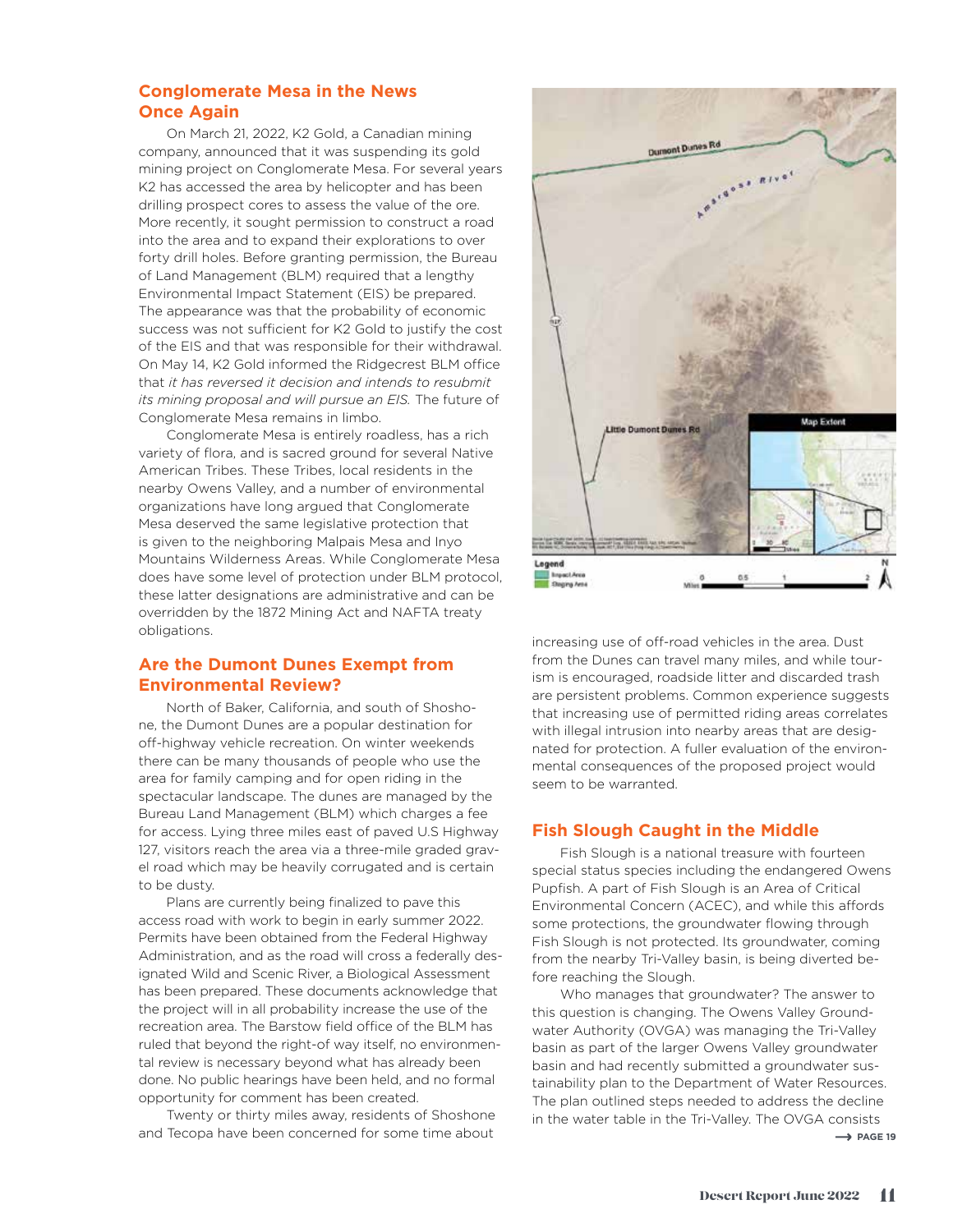### Corporate Sustainability Has Failed Us

#### $\rightarrow$  PAGE 2

Chemical Company polluted the Love Canal in Niagara Falls, NY, with toxic waste. Rivers, like the Cuyahoga, were so polluted that they kept catching on fire.

In the late 60s, people finally had enough and demanded change. It was the birth of the modern environmental movement. Industry was no longer exclusively seen as the generators of wealth and progress, but also as polluters who killed and sickened people and nature. 1970 saw two landmark events: The first Earth Day and the creation of the Environmental Protection Agency. Many environmental NGOs were founded in the late 60s or early 70s. The growth of the environmental movement is mirrored by the growth in environmental regulation and mandatory pollution control.

This period was characterized by conflict between industry on one hand and environmentalists or environmental regulators on the other. One side's gain is the other one's loss. Environmentalism is a threat to companies' profits or even viability. Companies are unrelenting and unrepentant polluters. Despite some successes of the environmental movement, pollution did not end. By the early 90s, 5.5 billion people were generating a global annual GDP of 39 trillion 2010 dollars and annual fossil CO<sub>2</sub> emissions of 22 billion metric tons. The United Nations became so worried about humankind's trajectory that it organized the Earth Summit in Rio de Janeiro in June 1992.

#### **The rise of win-win and eco-efficiency**

The summit resulted in the Rio Declaration, the Agenda 21, the Forest Principles, and the Conventions of Climate Change and Biodiversity. Something equally momentous, but less apparent also had happened. Business and industry were suddenly no longer the enemy of the environment. Michael Porter, the leading business scholar at the time, started to suggest that "the conflict between environmental protection and economic competitiveness is a false dichotomy" and even went as far as claiming that pollution is simply resource inefficiency. For Stephan Schmidheiny, heir to the asbestos-cement empire Eternit and a key representative of global business at the Earth Summit, this meant that "business is good for sustainable development and sustainable development is good for business." This view is also known as 'win-win' and quickly became the main paradigm of the newly emerging notion of corporate sustainability.

The linchpin that holds the vision of continued economic growth and environmental sustainability together is called 'eco-efficiency.' Eco-efficiency is about reducing the environmental impact per unit of product, like a car, or economic output, such as GDP. Doing so decouples economic output from environmental impact, so that the former can continue to grow while the latter is brought down to a sustainable level. After the Earth Summit, most of the governmental and corporate sustainability efforts were based on the promise of win-win and eco-efficiency. We now had thirty years of eco-efficiency efforts, and therefore thirty years of data to examine its effectiveness.

Unfortunately, the reality of eco-efficiency looks very different from its promise. Despite the increasing fuel efficiency of the U.S. vehicle fleet, for example, its fuel consumption is still increasing, simply because everyone keeps driving more year over year. Like many industrial processes, aluminum mass production has become much more energy efficient since it was invented around the turn of the last century, but this was no match for the dramatic growth in output. Since the Earth Summit alone, global annual aluminum production has almost tripled. Despite increased efficiency, global aluminum's annual electricity consumption more than doubled since Rio. In fact, in every single industry examined by a seminal study, growth in total production and consumption outstripped efficiency gains. All data shows that our single-minded reliance on win-win and eco-efficiency has been a dismal failure.

Probably the most fateful letdown of eco-efficiency is climate change. While the global economy doubled in size since Rio to 84 trillion 2010 dollars, its carbon intensity only decreased by 25%. As a result, annual fossil CO<sub>2</sub> emissions grew by over 60% in the last thirty years to 36 million metric tons, despite the fact that the Intergovernmental Panel on Climate Change urges us to bring them down to net zero as quickly as possible

#### **What now?**

The first task at hand right now is to fully recognize that the tenets of eco-efficiency and win-win have completely failed to deliver sustainability or even just modest environmental impact reductions. They have set us on the wrong course for the last thirty years and thus need to be thrown overboard. Encouragingly, even business scholars who made their name doing win-win research now call for its abandonment.

Next, we need new tools that can finally guide us to a more sustainable future or, at this point, even just help us to increase the likelihood of maintaining a livable planet. I am presenting and discussing such a set of tools in the second half of my book *The Business of Less: The Role of Companies and Households on a Planet in Peril.* The concept that I propose to replace eco-efficiency is called 'net green.' It emphasizes that the purpose of any environmental action is to reduce total environmental impact and not just impact per product.

I then apply the net green concept to the three pollution prevention principles of reuse and recycling, substitution, and source reduction. The net green lens reminds us that the sole purpose of recycling, for example, is to reduce the production and use of virgin materials. In other words, we need to use recycled materials instead of, not in addition to, virgin materials. It is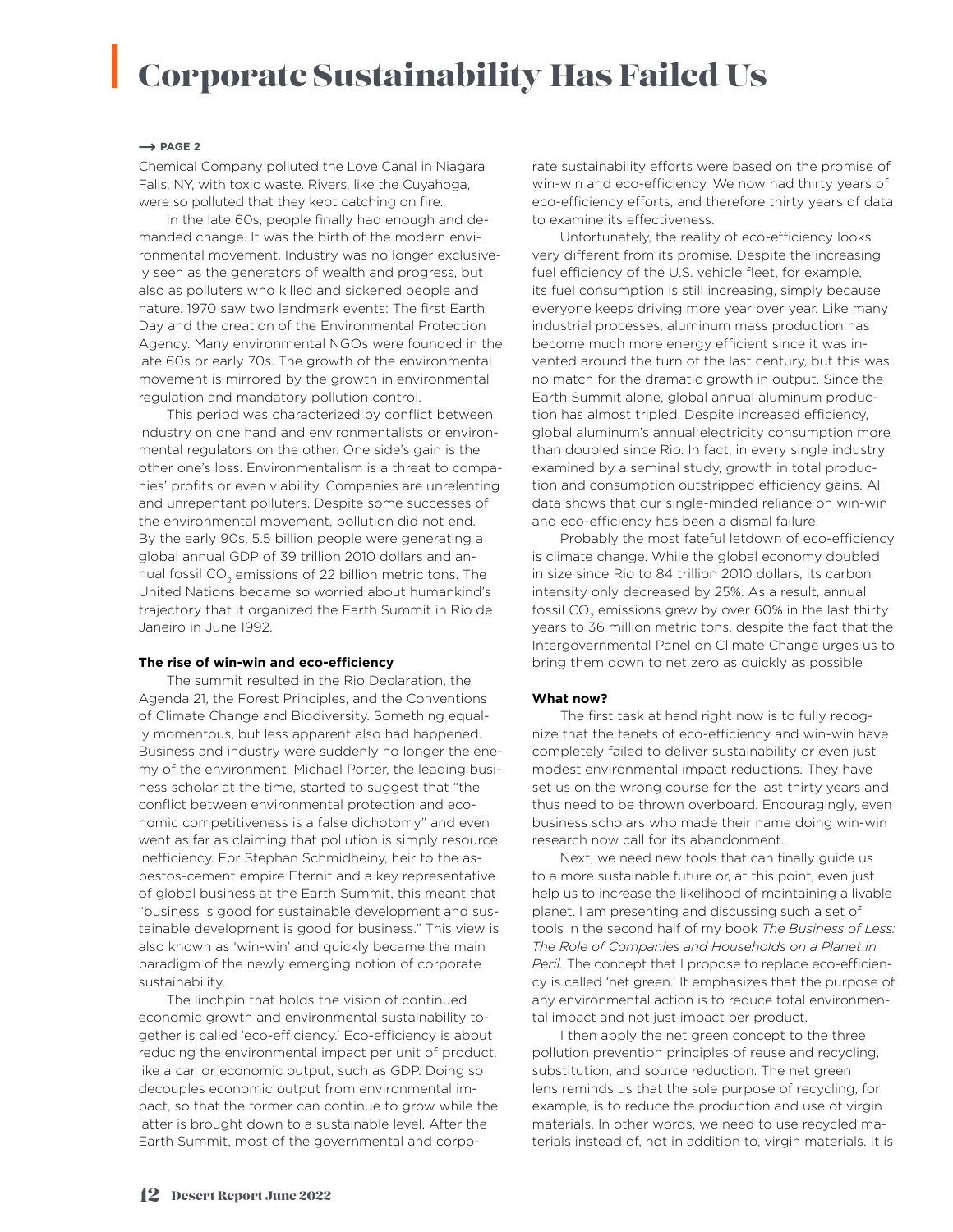

encouraging to see that businesses, households, and legislators have shifted their attention from mere end-of-life collection and landfill diversion to making, buying, and mandating recycled content. The next step will be to adopt and support business models that entirely move away from selling more stuff year after

year. Apparel rental, repair, and resale businesses offer some glimpses of a possible, dematerialized future.

**Boland Geyat The Business of Less** 

> Net green also tells us that the only point of green products and technologies is the reduced use or even phase out of old, non-sustainable ones. On a global level, the rise of renewable energy has yet to decrease the consumption of fossil fuels. I am heartened, though, by recent actions of the California Government. Senate Bill 100 essentially phases out fossil fuels from California's grid mix, while Governor Newsom's Executive Order N-79-20 calls for the elimination of internal combustion vehicles. Calls are also getting louder for legislation that effectively reduces the production and use of primary materials. This is particularly true for virgin plastic, which not only generates significant amounts of emissions during its production, but has also become a major environmental pollutant itself.

> One powerful way to increase the sustainability of our economy is to shift business models and household spending from materials and energy to labor, i.e. people's time and skills. While even green materials and renewable energy are not without significant environmental burden, pure labor has no impacts whatsoever. By increasing the labor share of their value creation and making sure living wages are paid all along their supply chains, businesses can reduce their environmental footprints. By supporting such businesses and overall shifting their spending from stuff to labor, households can reduce theirs. Legislators can support these efforts by shifting taxation from labor to materials and energy. All those actions would concurrently achieve environmental and social goals. Now there is a win-win I can get behind.

I still believe that there can be room for all species on this planet, but it will require that we abandon the empty promises of corporate sustainability and finally change the way we produce and consume. *The Business of Less* is my attempt to make the case for the former and provide a roadmap for the latter.

*Roland Geyer is Professor of Industrial Ecology at the Bren School of Environmental Science Management, University of California, Santa Barbara. He fell in love with California in his mid-twenties and managed to move there ten years later. Learn more about Roland's work on www.rolandgeyer.com.*

### *Outings*

As a result of the coronavirus outbreak, there are currently no Desert Committee outings scheduled. For updated information visit the Outings section of the Desert Report website at desertreport.org. You may also want to consult with other groups that conduct recreational and service outings in the desert.

Desert Survivors: desert-survivors.org Friends of the Inyo: friendsoftheinyo.org Friends of NV Wilderness: nevadawilderness.org

### *Future Committee Meetings*

Unless unexpected circumstances intervene, the next Desert Committee meeting will be in-person in August in the White Mountains. As the date gets closer, details concerning the campground and the agenda will be announced on the Desert Forum, on desertreport.com, and by email to those who have signed in for meetings in the past.

The November meeting of the Desert Committee will be held via Zoom with details of date, agenda, and instructions on participation to appear later.

### *Join Us On The Desert Forum*

If you find Desert Report interesting, sign up for the Desert Committee's e-mail Listserv, Desert Forum. Here you'll find open discussions of items interesting to desert lovers. Many articles in this issue of Desert Report were developed through Forum discussions. Electronic subscribers will continue to receive current news on these issues — plus the opportunity to join in the discussions and contribute their own insights. Desert Forum runs on a Sierra Club Listserv system.

#### SIGNING UP IS EASY Just send this e-mail:

To: Listserv@lists.sierraclub.org From: Your real e-mail address [very important!] **Subject:** [this line is ignored and may be left blank] Message: SUBSCRIBE CONS-CNRCC-DESERT-FORUM YOURFIRSTNAME YOURLASTNAME [this must fit on one line.]

By return e-mail, you will get a welcome message and some tips on using the system. Questions? Contact Stacy Goss, stacy.goss@comcast.net, (408) 248-8206.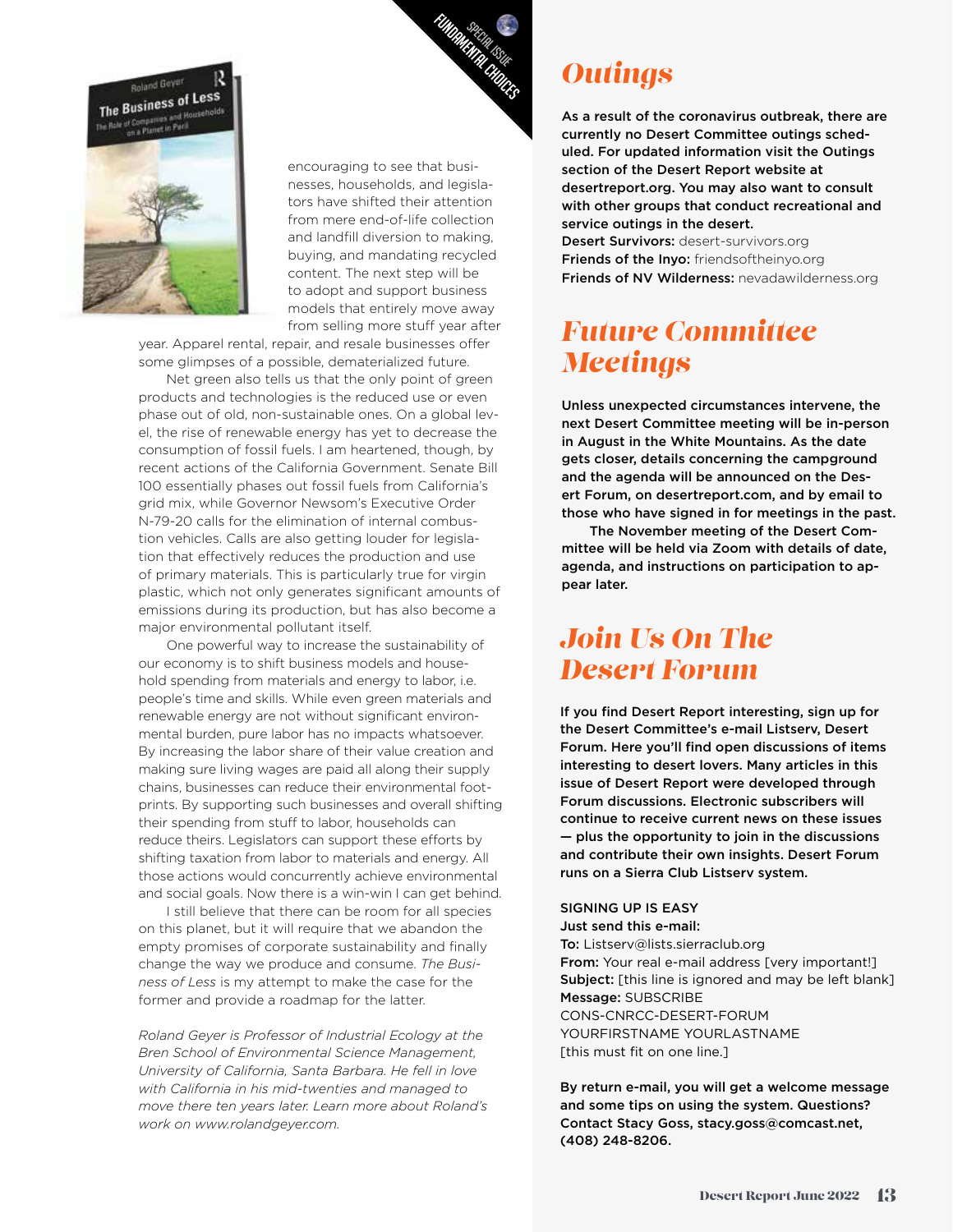## Joshua Trees

#### A tangled past: An uncertain future



Most residents and visitors to the high desert consider themselves familiar with Joshua trees. Ubiquitous in some areas, they are arguably the signature species of the Mojave Desert. It may be surprising then, to review past and present uncertainties surrounding these trees.

The Mojave is the ancestral homeland of several Native American tribes; all were familiar with the species and had names for it. The Serrano of the southwestern Mojave called it *hunuvat chiy'a*, utilized its leaves for fiber, and ate its blossoms. Spanish and American travelers in the region undoubtedly coined many names for it, ultimately bequeathing us its current common name. Explorer John C. Fremont first encountered it near Tehachapi Pass on his second expedition and memorably described it as "the most repulsive tree in the Vegetable Kingdom."

Fremont was the first (in 1844) to collect and describe the tree scientifically, but the specimens collected were unfortunately damaged during a river crossing on the trip back to the United States. It was not until 1854 that new specimens were collected and formally described. Botanist John Torrey classified the tree as *Yucca draconis* var. *arborescens*, that is, as a new variety of a plant common in southeast coastal areas of North America. Over the next half century, the species was reclassified by several taxonomists, as *Yucca* 

#### Yucca brevifolia *var* brevifolia *at JTNP on snowy day. The Western Joshua proposed for listing. Photo by Nelda McCulloch*

*brevifolia, Y. arborescens, Clistoyucca arborescens, C. brevifolia,* and finally back to *Y. brevifolia.* 

In 1932, Harvard botanist Susan McKelvey spoke with a Riverside Junior College instructor named Edmund Jaeger, who told her of Joshua trees in the northeastern Mojave that looked different (were morphologically different) from those in the southwest. Later, Jaeger told her the variety "reaches its greatest density in the vicinity of the New York Mts." He was referring to the forest on Cima Dome. Encountering the trees northeast of Baker, McKelvey took measurements and collected specimens with shorter leaves and a more shrublike growth habit than the described species. In 1935, in a short account of her findings, she proposed a new variety of Joshua tree, designated as *Y. brevifolia*  var. *jaegeriana.* Her view was accepted by other botanists at the time, and Munz's (1958) *Southern California Flora* listed both *vars. brevifolia* and *jaegeriana.*

In 1977, taxonomist James Reveal, a major contributor to the massive *Intermountain Flora: Vascular Plants of the Intermountain West,* while writing the Yucca section in volume 6, took issue with McKelvey's conclusions, noting that the original specimen in Torrey's 1854 collection also had short leaves, as did some specimens McKelvey collected outside of her proposed range of var. *jaegeriana.* He concluded, "it seems best to consider all of these elements as representing only one kind of plant, and call them *Y. brevifolia*. Those plants from the mountain ranges surrounding the Mojave Desert do have longer leaves..., and may deserve some formal recognition." Is this asserting that Jaeger and McKelvey's short leaved species should properly be called "Yucca brevifolia," and the longer leaved southern and western population possibly recognized as a new variety?

From this point begins a divergence of opinion among taxonomists. The comprehensive *Flora of North America North of Mexico* agreed with Reveal's determination, as did Kew Gardens' *World Checklist of Selected Plant Families* (2011), both listing only *Y. brevifolia,* with no varieties. The 2nd edition of *The Jepson Manual*  (2012), follows suit, but without explicitly citing Reveal.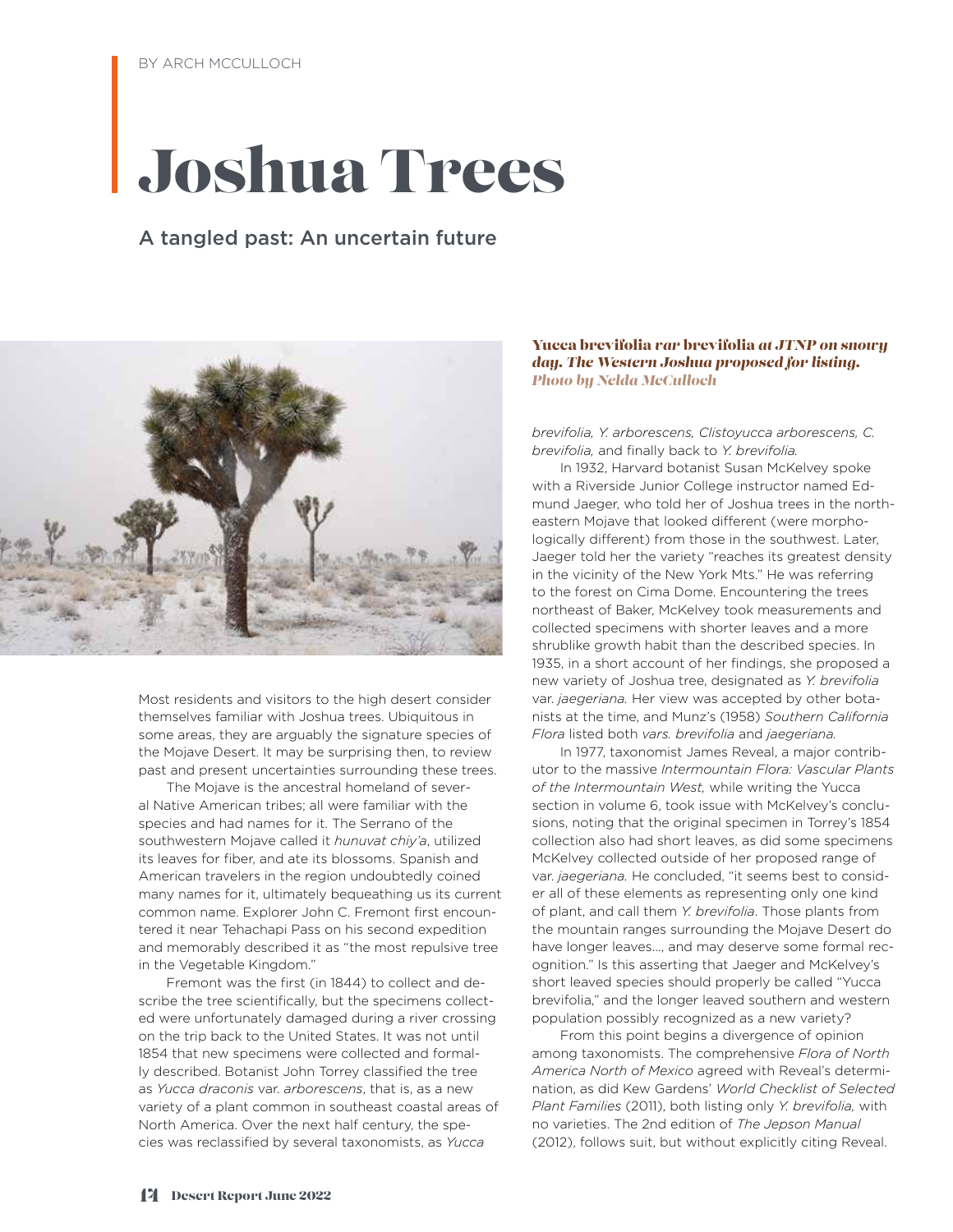Reveal's conclusion was not universally accepted, though. In 2001, Hochstatter proposed that *jaegeriana* be considered a subspecies. Lenz (2007) asserted that *Y. brevifolia* and *Y. jaegeriana* should be considered separate species, based mostly on differences in flower structure, and due to their different species of primary pollinators. More recently, the Joshua Tree Genome Project and others have analyzed genetic data that provide some evidence of differences at the species level.

As of today, both Kew's 2022 database and Jepson's current eFlora list var. jaegeriana as a synonym of Y. brevifolia, effectively opining that even varietal separation is questionable. On the other hand, correspondence with several desert botanists indicates a growing consensus that the two are different varieties, with disagreements remaining about separation at species level.

#### **So what is the difference between a variety and a species?**

The classical, mostly animal-based, Darwinian, definition of *species* is based on the organism's ability to successfully produce offspring when mating occurs. A population of organisms is considered to be of the same species if individuals of appropriate sexes can successfully breed and produce viable offspring ("viable" means the offspring must also be able to breed.) *Subspecies* are recognizably different groups within a species that are geographically isolated from each other. *Varieties* are recognizable groups that are not geographically isolated. (Varieties are only recognized in plants.)

The boundaries between species, subspecies, and varieties are now understood to be a great deal less distinct than the "classical" definitions convey. What happens when two geographically disjunct subspecies are brought together?

First, a slight digression. All evolutionary change is driven by mutations. Organisms within a population constantly collect random genetic mutations. Favorable mutations, including those that increase reproductive success, often spread over time within a population, because individuals carrying those mutations will have more offspring than individuals without. Mutations that decrease reproductive success will (either quickly or eventually) disappear. (Mutations that are neither favorable nor unfavorable can also spread within a population. The slow accumulation of such mutations in separated populations is called *genetic drift.*)

Species differentiation can occur when two populations of the same species are separated (say, by an ocean or a hot desert valley). Over time, each population varies through accumulation of genetic mutations, both from genetic drift and as it responds to the pressures of its environment. Since the environmental pressures and the mutations are different for each population, differences arise between the populations. If the differences are noticeable, (to botanists and possibly to other humans), the two populations may be referred to

as separate *subspecies.*

If the populations then come back together (by removal of the barrier or by migration), hybridization can occur. If hybrids are at any disadvantage in reproductive capacity (that is, if hybrids produce fewer offspring than non-hybrids), then evolutionary pressure will favor the non-hybrids. The mechanics of this differentiation are *reproductive isolating mechanisms.* Structural or behavioral differences (caused by mutations) that make mating difficult or that prevent fertilization will be favored. Varieties with such differences cannot hybridize, and are therefore considered separate species. (Again, this is the Darwinian model.)

This process is still believed to be substantially correct. What has changed is an increased recognition that successful hybridization is far more common than was once believed, especially in plants. Oaks, for example, are known to hybridize extensively. Every oak in a grove is exposed to pollen from all surrounding oak trees, and it is to each tree's reproductive advantage not to be too choosy.

Joshua tree pollination is performed by moths. One of the best arguments that *brevifolia* and *jaegeriana*  are separate species is that each has its own species of moth; *brevifolia* is pollinated by *Tegeticula synthetica*, and *jaegeriana* by *T. antithetica*. This would seem to be a perfect example of a reproductive isolating mechanism.

Both *brevifolia* and *jaegeriana* (and their associated moths) occur in the remote Tikaboo Valley in Nevada, so a natural experiment of sorts is taking place there. Will the two types of trees freely hybridize, or will reproductive isolating mechanisms kick in to further separate them into species?

As it turns out, *T. antithetica* (*jaegeriana's* pollinator) is physically unable to lay eggs in *brevifolia* flowers. This looks very much like it could be an isolating mechanism. However, *T. synthetica* (*brevifolia's* natural pollinator) can successfully lay eggs in *jaegeriana*  flowers, though not as successfully as in its preferred *brevifolia* flowers. So the isolating mechanism (if that's what it is) only operates in one direction. The Joshua Tree Genome Project's data indicate that *brevifolia* and *jaegeriana* do hybridize, though less commonly than if hybridization were unrestricted. So hybrids may be somehow disadvantaged, perhaps by being less attractive to either pollinator.

The "natural experiment" in Tikaboo Valley is, then, not just about the evolution of Joshua trees, but about co-evolution of the trees with their pollinator insects. The moths produce a new generation every year, but Joshua trees may take decades to reach sexual maturity, so observing changes that might resolve the trees' taxonomic status could take many years. Of course, natural experiments, by their very nature, have many variables. One variable in the Tikaboo experiment is climate change. It's unclear how the trees, or their pollinators, will react to warming temperatures. Will earlier  $\rightarrow$  PAGE 14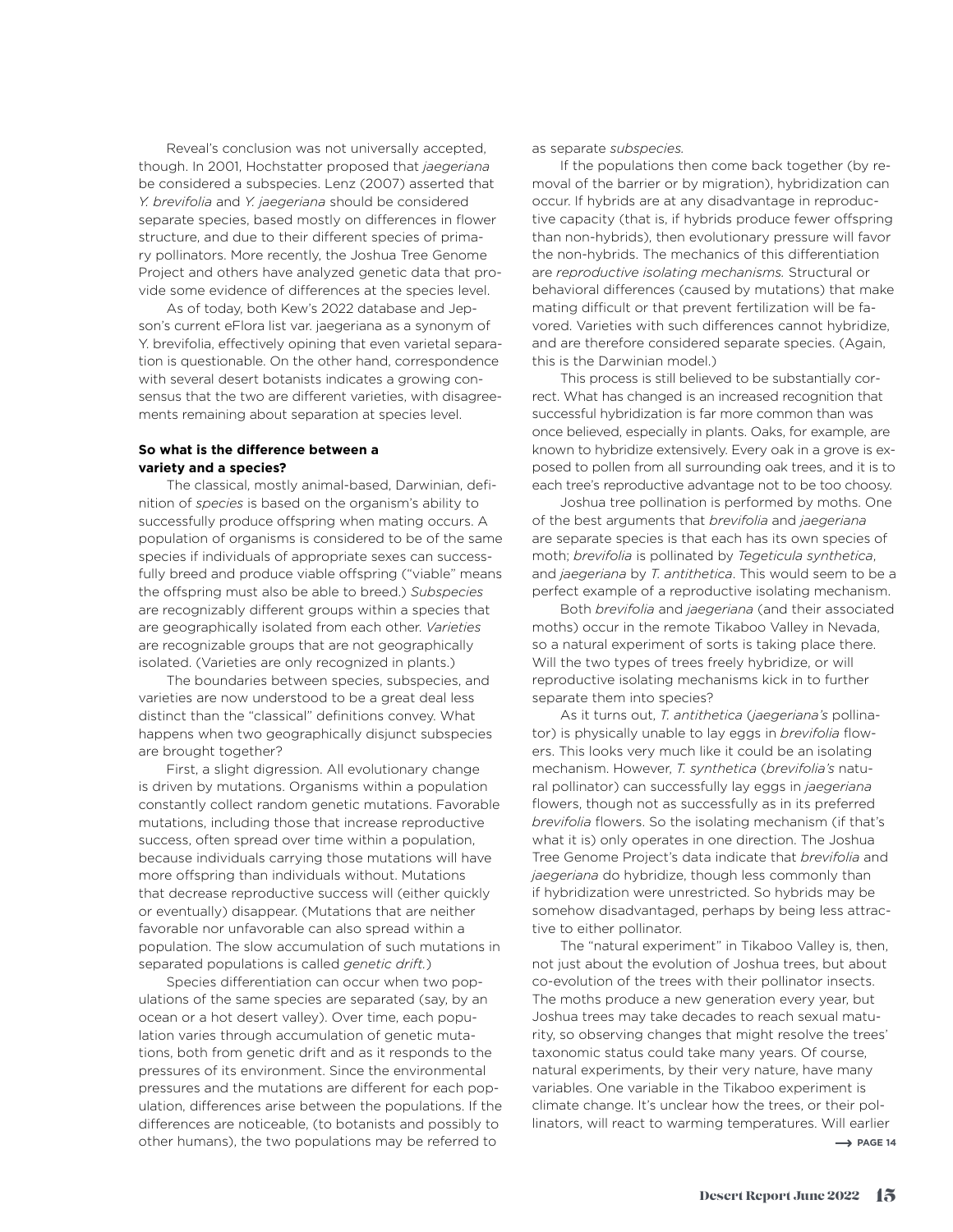### Joshua Trees

#### $\rightarrow$  PAGE 14

spring warmth induce the trees to bloom earlier? If so, will it also cause the moths to emerge earlier? What happens if they don't?

Scientific research, especially in the field, can take a long time, and the results may reveal more new questions than answers. The answers we want can be elusive. Species are considered "rare" based on number of occurrences, and on immediate threats to their survival. For example, the California Native Plant Society generally considers species with less than about 80 occurrences to be "rare." This number is within guidelines used by the California Fish and Game Commission (CFG).

Regardless of whether there are one or two species of Joshua tree, there are many more than 80 occurrences. So it comes down to how we assess "immediate threats," in this case, the existential threat of climate change, includes the increase in destructive fires driven by climate change. It could take 50 years or more for climate change to reach catastrophic levels for Joshua trees. Of course, 50 years was sufficient to wipe out passenger pigeons, and to nearly extirpate the buffalo. But climate change equally threatens a huge number of species; arguably most desert species. Is it ethical to use rare plant legislation to choose one charismatic species for special protection? Is it ethical not to? Should other species that will gain protection from saving Joshua tree habitat also be considered? The answers seem obvious to those who believe catastrophe is coming and who value the particular species. But questions like these, rather than tentative scientific conclusions, are the main criteria CFG will have to use to make their decision. The issues involved are ultimately more complex than the convoluted taxonomy of Joshua trees.

#### **Acknowledgment**

I corresponded with a number of biologists in preparing this article, both to educate me in how evolutionary theory has changed in the nearly 50 years since my college coursework, and to provide details specific to Joshua trees. James Andre, Cameron Barrows (both of University of California, Riverside), Nick Jensen, Aaron Sims (both of California Native Plant Society), and Jeremy Yoder (California State University, Northridge) all patiently shared their time and answered my questions. Any errors in summarizing or synthesizing their views are mine alone.

*Arch McCulloch majored in Biology, but was seduced by the dark side and became a software and data security engineer. Now retired, he ponders life's mysteries from the shade of a mesquite. He is a Director of Morongo Basin Conservation Association, and is rumored to be reviving the Mojave Desert Chapter of California Native Plant Society.*



Yucca brevifolia *var.* jaegeriana *on Cima Dome. Photo by Nelda McCulloch*

#### **Are Joshua Trees Threatened?**

Joshua trees are generally but not universally recognized to have western and eastern varieties. The western trees, such as those at Joshua Tree National Park (JTNP), have been proposed for a California State listing of "Threatened" (which is less serious than "Endangered"). The threat is climate change. Warming temperatures and related effects are believed to be the cause of low reproductive rates of trees in JTNP. Outside of JTNP, most of the western variety are in areas currently unprotected from development.

The western variety was granted provisional protection while the issue is decided. In April, the California Department of Fish and Wildlife recommended against the species receiving Threatened status. Final determination will be made by the California Fish and Game Commission in June. The decision could hinge either on insufficient differences between eastern and western varieties, or (more likely) on the threat not being considered sufficiently imminent.

The eastern variety, such as those in Mojave National Preserve, while believed to be in better shape, are themselves threatened (as are the western trees) by fires driven by invasive grasses. Joshua trees (and many other desert plants) are not adapted to fire. The Dome Fire of August, 2020 destroyed about a quarter of the contiguous Joshua tree woodland (over 40,000 acres) on Cima Dome in the Preserve, killing 1.3 million trees.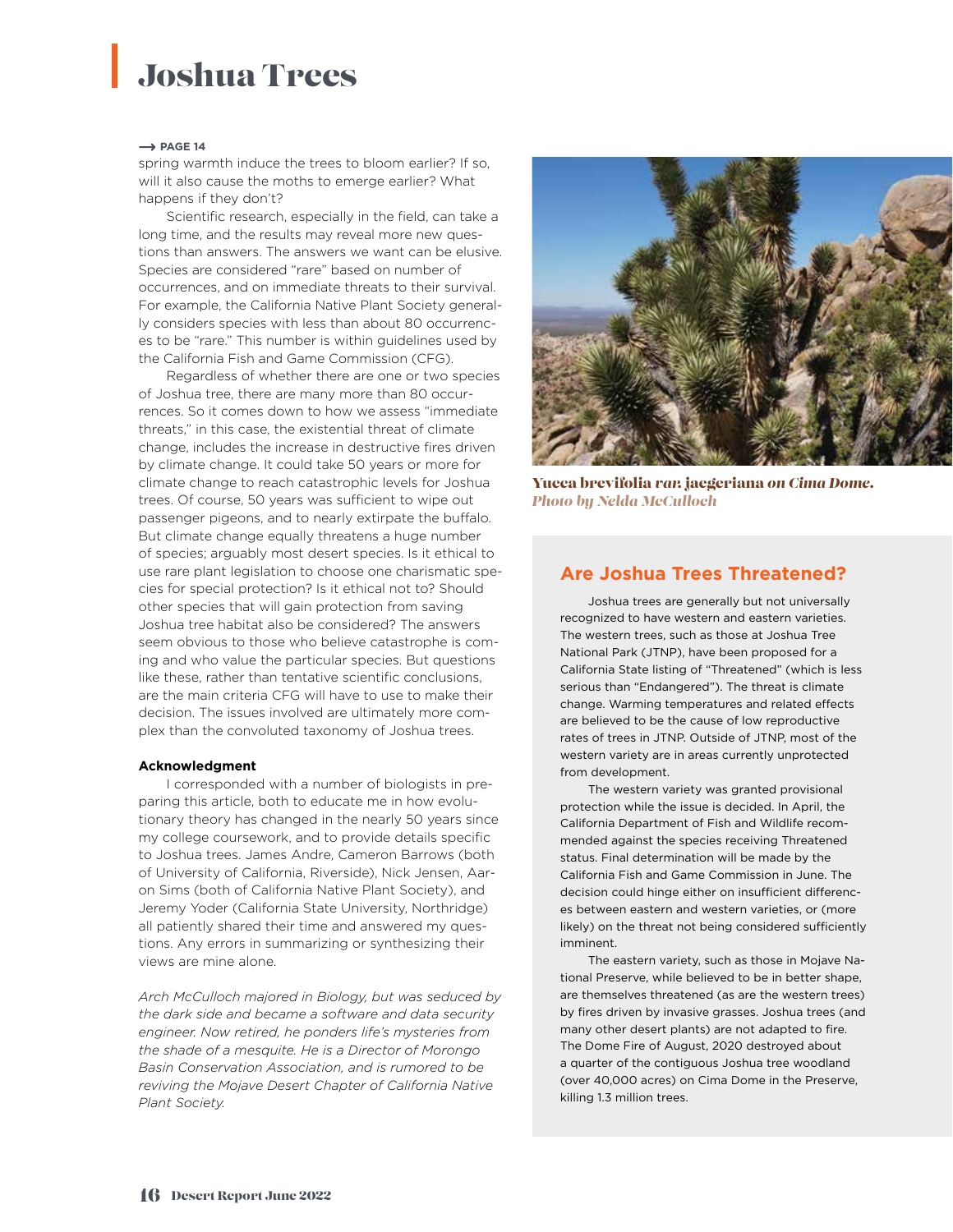## Mining For Strategic Minerals

#### $\rightarrow$  PAGE 5

or may not be lined. Sometimes the waste is injected back underground.

All three types of mining use large amounts of water and create toxic waste. They all use large amount of energy be it electricity or fossil fuels directly. Any way you look at it, modern mines pose serious risks in the desert southwest. While the mining industry talk about large amounts of money being injected into the economy, the risk to outdoor recreation and other sustainable uses is significant. An economic study done for the proposed Rosemont mine that would be south of Tucson, Arizona, shows that if the proposed mine disrupts only 10% of outdoor recreation, it would offset any economic benefits from the mine.

#### **The solution?**

Instead of creating new mines, the mining industry must responsibly finish mining existing mines. In Arizona, existing mines are not operating even close to full capacity. BHP, the world's largest mining company, abandoned and dismantled the San Manuel mine, a perfectly good working mine with one of the cleanest burning smelters in the US, and with 30 years' worth of copper still underground. In what world is it OK to abandon a mine like that and instead opt to mine a sacred recreational and ecological haven?

Secondly, we should utilize our landfills and recycle our minerals much more aggressively.

Thirdly, as long as it is done right, re-mining of old mines using new technology would recover substantial minerals. There is a large caveat with re-mining – most schemes posed now ask that existing laws be relaxed as an incentive for companies to re-mine. This is not acceptable, and so far, all federal legislation encouraging re-mining falls far short of the mark.

Thankfully the Biden administration is beginning the process of updating both Interior Department and US Forest Service mining regulations. The Interior Department has begun listening to stakeholders (including you) on how to update of mining regulations. The updating of US Forest Service regulations is on a slower track.

On the other hand, the Biden Administration has issued an executive order that could fast-track mining for materials needed for batteries and other renewal energy needs. It remains to be seen what this could mean for permitting new mines, but you can bet that the mining industry is looking at how to take advantage of this executive order.

Finally, there is a move afoot to reform the 1872 mining law on its 150th anniversary. Bills have been introduced in the House of Representatives by Arizona Representative Raul Grijalva and in the Senate by New Mexico Senator Martin Heinrich. Both are called the *Clean Energy Minerals Reform Act.* In a press release issued by the House Natural Resources Committee,

Rep. Grijalva said, "Minerals like copper and lithium are essential for our clean energy future, but that doesn't mean we should sacrifice our environment, health, and sacred or special places just to get them. Our current mining law was put in place before we even knew what a car was, much less an electric one. By keeping this outdated system going, we're telling mining companies it's okay to wreak total havoc on our environment and then leave American taxpayers to foot the cleanup bill. Modernizing this relic of a law isn't extreme or anti-industry—it's just common sense."

These mining law reform bills would go a long way to correct problems we face on the ground, at least on federal land.

#### **What you can do**

Support 1872 mining law reform, upgrading federal hard rock mining regulations, and state laws and regulations (in Arizona and Nevada, a rather tall order!)

The sooner opposition can be mounted for these inappropriate proposals, the better. As most, if not all, of the mining pressure in the desert southwest is perpetrated by foreign mining companies that often have low tolerance for controversy, generating opposition early makes life easier down the line.

There are many non-profit organizations that can help with new mining pressure. However, be aware that organizations that work on mining issues are uniformly understaffed and underfunded!

*Roger Featherstone is Director of the Arizona Mining Reform Coalition and an avid hiker and boater in the desert southwest. To learn more, go to www.azminingreform.org.* 



*An open pit at one of the Carlin trend gold mines in Nevada. Photo by Roger Featherstone*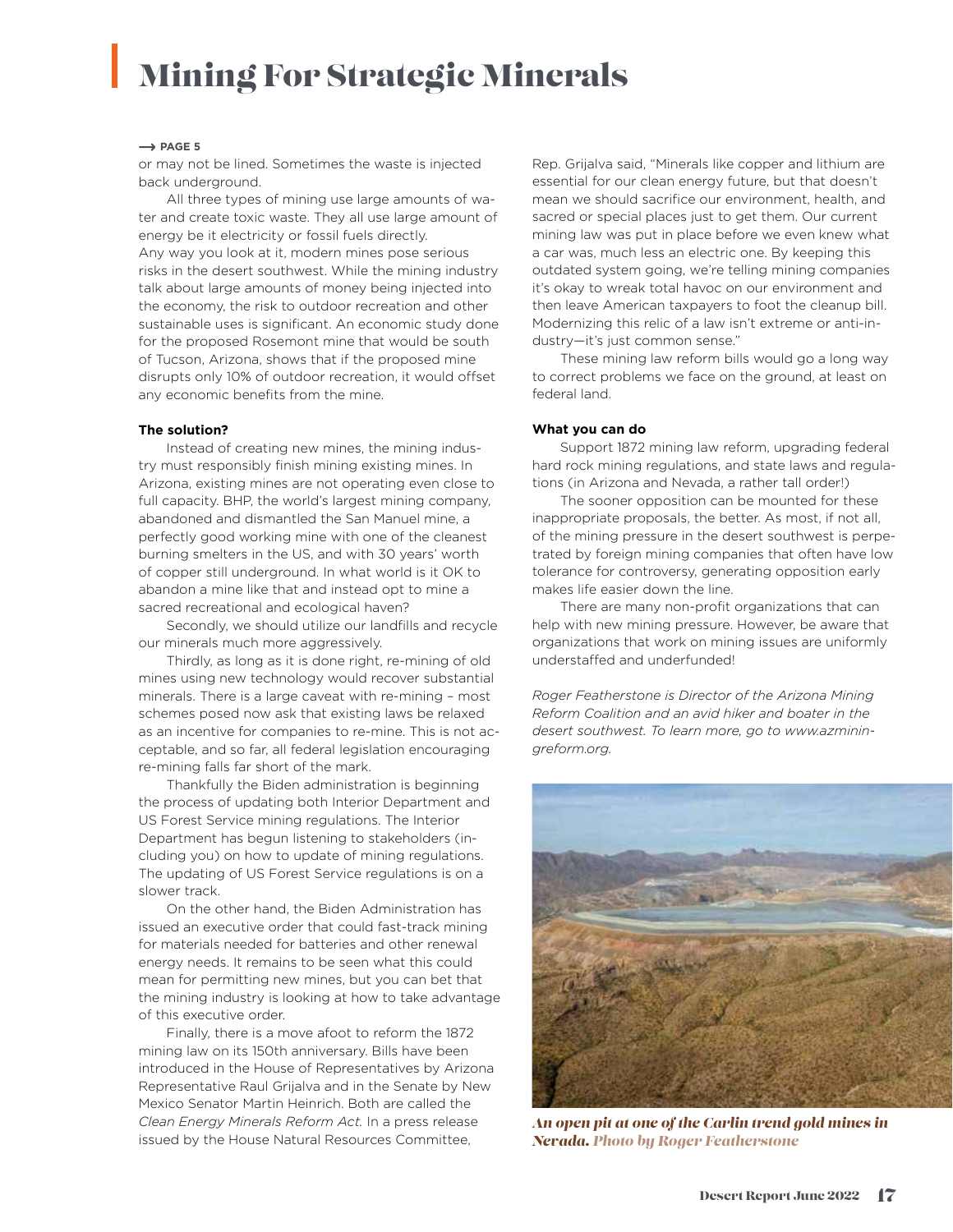## The GDP: It's Complicated

#### $\rightarrow$  PAGE 3

the problem, but addressing the way in which the GDP is calculated could go a long way towards facilitating a much needed transition to a less harmful way to conduct business.

Masood points out that although "the world is driven by the GDP," it needs to be kept in mind that "the GDP is an artificially created index." In spite of the fact that there is an economic incentive not to do so, there are now a number of proposals under discussion to make the GDP more inclusive. For example, a proposal that Masood supports is to continue the use of the basic GDP formula but subtracting the costs of externalities. "Going back to the example of coal-fired power stations," he explains, "they have positives and negatives. Considering both would make for more informed decisions. The value of increased spending on healthcare as a result of water and air pollution, is quantifiable. These costs could be subtracted from the gains." That would amount to economic growth minus the costs of that growth.

Masood continues: "China very nearly did this about a decade ago. They called it the Green GDP. Unfortunately they received a lot of pushback from the provincial states. But they are seriously thinking along these lines and they are very, very keen. They understand economics as well as the ecological costs." When I expressed surprise at this because I have never encountered any reporting on this in mainstream media, Masood replies, "You're right. But it does turn up in more specialized publications. There is a lot of innovation going on in China."

There are various proposals for what could be changed such as including measures that address factors that matter in our lives: social justice issues, wellbeing, education, living standards, healthcare, and unpaid work. Many, including the majority of environmentalists, support a dashboard of measurements, others prefer a single number.<sup>4</sup> Masood feels that, "The GDP as it is has important strengths that should be preserved. One major strength is that it has been set according to internationally agreed rules. It would be very difficult to obtain agreement again on that level, especially when considering the complexity involved."

Clearly, pushback to change is going to be an issue. Masood views inertia as a factor in this. "The GDP has been in use longer than 50 years. Whole industries were dependent on this as they continue to be today. Clearly to make changes in this has implications. Even explaining it is complicated. Then it depends a great deal on who is interested. Consider who benefits from the GDP as it exists today: the rich and the corporations. Thus not everyone is interested in changing it. It would be beneficial if the U.S. and China could collaborate on this, because both stand to gain. An added complication is that policy makers rely on academics. And the academic community is not united on this issue either."

#### **How to change the GDP**

A process exists in which researchers from all UN member states have a voice to propose how the GDP can change. Masood emphasizes that environmentalists need to recognize the dominance of the GDP and also that there is a need for them to "engage with GDP's processes just as much as they do for climate change."5

Sp<sub>ECIAL</sub> ISLE<br>MYTAL<sup>ISS</sup>UE FUNDAMENTAL CHUTES

However there seems to be little information publicly available on how the GDP can be changed. Who does this and what is the process? Considering that it is, as Masood calls it, the most Powerful Formula in the World, one would think we'd know more about this.

Masood clarifies, "What looks like secrecy, has developed more by default than design. The GDP's rules are set by a group of academic statisticians through the United Nations Systems of National Accounts (SNA), which is organized by a branch of the United Nations. Until very recently, they were horrified if non-statisticians tried to understand their complicated systems. So the UN never reached out to make this a more open process as they do, for instance, with the climate change process. But that is now changing. There is a new head who is more interested in letting in some light on the process of changing the GDP."

Discussions on the next revision to the GDP have just begun and are to be finalized in 2025. One change already made is that researchers and delegates from the developing countries are more involved than has been the case in the past. The process now provides a route for all countries, rich and poor, to have an equal stake in deciding how the world's economies should measure what matters. Change, whether evolutionary or revolutionary, must be inclusive and accountable.

And the biggest change? During this current process the rule setters will consider how the GDP could best take the needs of the natural environment into account. Most importantly, emphasizes Masood, "Today's industrial development must be weighed against environmental costs."

*Birgitta Jansen has been an active volunteer in Death Valley National Park. Currently residing in British Columbia, she is a managing editor of the Desert Report, has written previously on a number of environmental topics, and has completed a book about the October 2015 flash floods in Death Valley NP.*

1. Masood, Ehsan, GDP; The World's Most Powerful Formula and Why it Must Now Change. Icon Books, London (2021), p. 1 2. Ibid. p. 3

- 3. Ibid. p. x
- 4. Ibid. p. xxviii; p. 195.

5. Ibid. p. 195.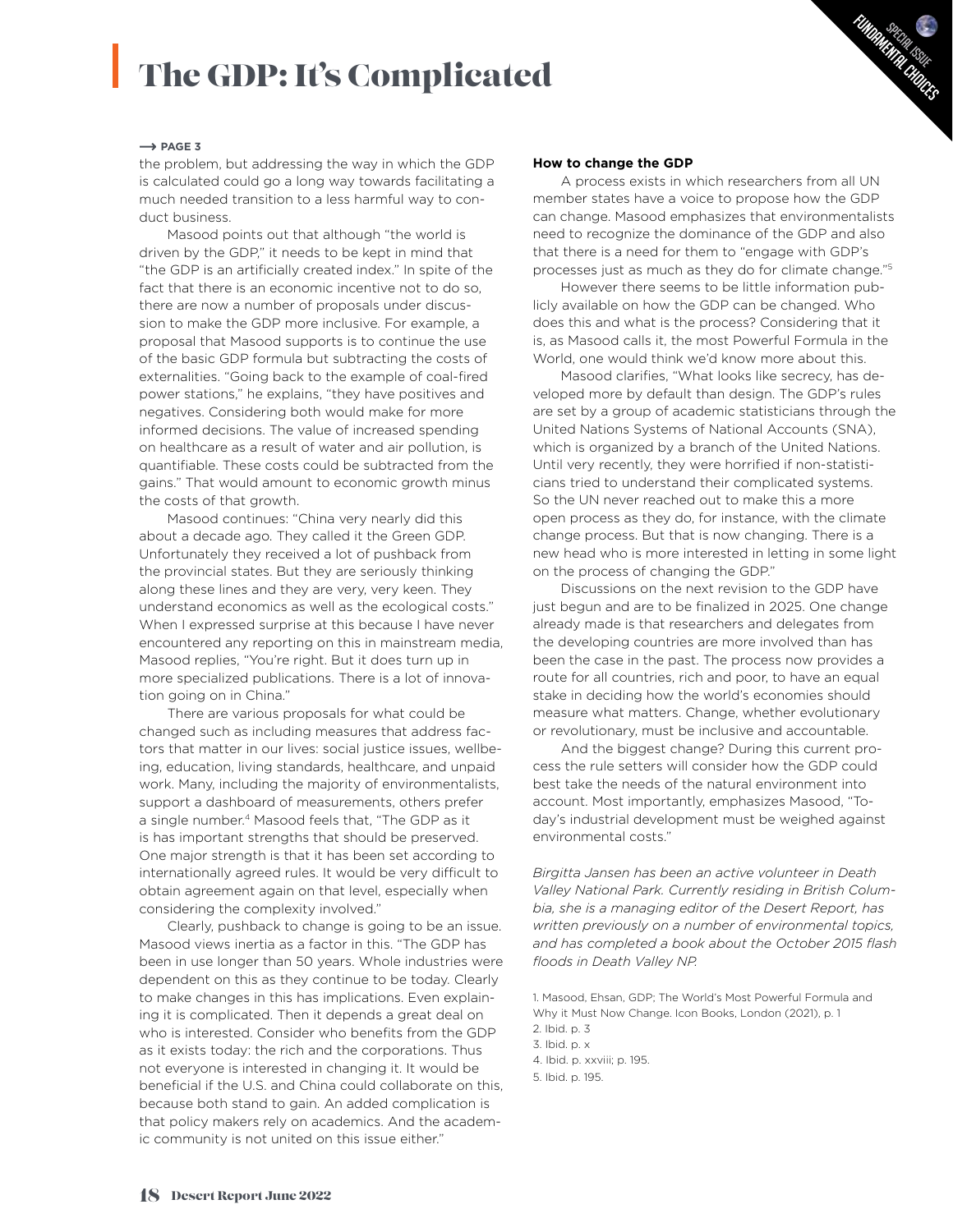### Desert Updates

 $\rightarrow$  PAGE 11



Fish Slough. *Photo by Lynn Boulton*

of representatives from the larger water districts in the Owens Valley, Inyo County, and Mono County. However, at the request of the Tri-Valley residents, Mono County announced their decision to withdraw from the OVGA, effective July 1. That withdrawal means the OVGA can no longer impose restraints, fees, or requirements on well owners in Mono County. For a while, the Tri-Valley sub-basin will be unmanaged. The intent is to transfer the groundwater management to the Tri-Valley Groundwater Management District in Mono County. When this is done, the fate of Fish Slough will be in their hands.

Fish Slough has been drying up for the past twenty years. One spring/marsh area has already dried up. The largest spring, the Northeast Spring, is expected to have no discharge this summer. Coincidentally, the alfalfa growers in Tri-Valley have been pumping groundwater for years and capturing the surface runoff coming out the White Mountains for decades. There's little recharge in the Tri-Valley, and climate change means even less recharge in the future. Studies show that groundwater flows from Tri-Valley to Fish Slough, so it is likely that the ranchers' heavy water use is impacting Fish Slough. To know how much groundwater the ranchers could take and not affect Fish Slough requires developing a groundwater model and more well data. The Tri-Valley Groundwater Management District is taking the first steps to develop a model and collect data. That will take years of collecting data, preparing a groundwater sustainability plan, and putting in more monitoring wells to know where to point the finger. Meanwhile, Fish Slough will continue to dry up.

*Lynn Boulton, Range of Light Group, Toiyabe Chapter, Sierra Club*

#### **State Legislation Proposed Concerning Cannabis Growing**

(See *Desert Report*, Sept. 2021, for background.) In a news release on March 17, San Bernardino

County has sponsored new state legislation, AB 2728 (Smith) and SB 1426 (Caballero), that would increase fines for illegal cannabis farming and target the illegal pollution of groundwater by illicit cannabis cultivators. The county is also seeking \$10 million in state funding to clean up environmental damage at hundreds of illegal cannabis sites and is strongly backing several related illegal cannabis bills in Sacramento.

"Illegal cannabis farming is devastating the desert communities of San Bernardino County," said Curt Hagman, chairman of the Board of Supervisors. "The county is determined to stop this terrible damage to the environment and to protect the lives and property of our residents from lawless criminals."

San Bernardino County has also sponsored SB 1426, a bill carried by State Senator Anna Caballero of Salinas. SB 1426 amends state law to specifically address problems of illegal cannabis growing. These include the theft or pollution of groundwater, illegal access to water conveyance or storage infrastructure, digging an illegal well, polluting groundwater with illegal pesticides, or the excessive use of rodenticides, herbicides, pesticides, or other hazardous chemicals.

"Illegal cannabis farming is killing wildlife and wreaking environmental damage across the state," Caballero said. "This bill will help stop the pollution of our groundwater supply and the theft of water, which are all the more important during an ongoing multi-year drought."

#### *Desert Website*

The Desert Report website has been rebuilt to feature material in a more timely manner than the three-month interval between printed issues. The material that appears on the Home page will also be more action oriented than has been customary in the past. The archive of past issues will be largely unchanged. The Index to past issues and References provided in articles can be accessed from the bottom of any page.

#### www.desertreport.org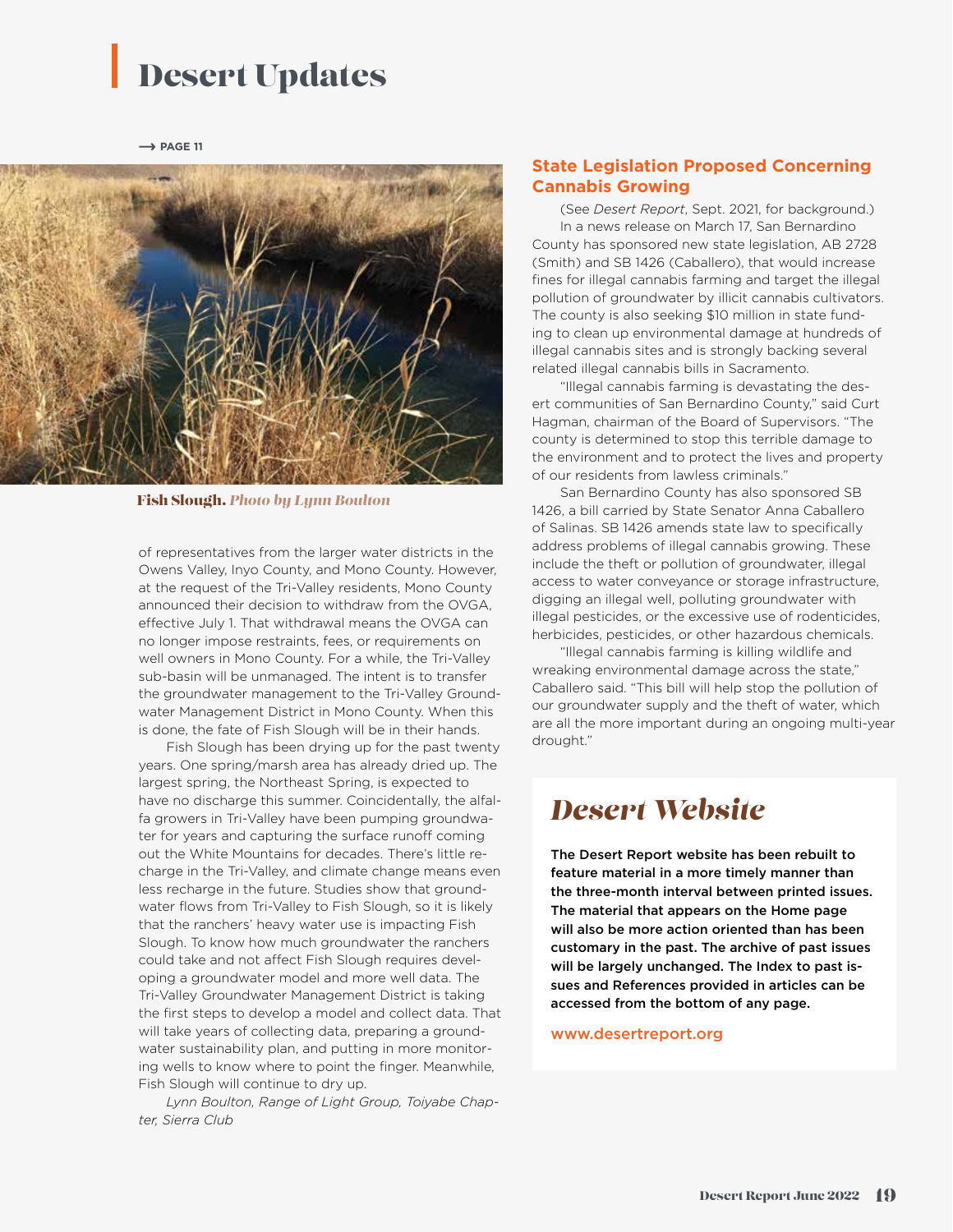BY NICK ERVIN

## Crisis In The Coyote Mountains

#### Trash and vehicles in a wilderness area



Like many readers of *Desert Report*, I have been active in desert conservation for a long time. My activities go back to the late 1970s when I gave testimony at a public hearing for the original Bureau of Land Management (BLM) Desert Plan that was finalized just before President Jimmy Carter left office. In the latter part of the 1980s and early 1990s, I participated heavily in the mammoth effort to pass the California Desert Protection Act of 1994. What followed during succeeding years was a continued drive to push the BLM to enforce the Desert Act provisions even as significant desert acreage moved to the National Park Service.

In the old days of desert conservation work, the issue of climate change was either unknown to us or was viewed widely as a very long-term problem with plenty of time to address it as far as desert lands in California were concerned. Oh how we now know better. Climate change as an issue has now taken center stage with several conservation organizations, including the Sierra Club. Some of us desert rats bemoaned what we saw as a move away from the traditional conservation focus on problems like mining, grazing, off-highway vehicles (OHVs), and urban sprawl. Wilderness creation and protection in general seemed to take a back seat all too often.

We all bitterly realize now how climate change is here to stay and will exert increasing pressure on our

#### Coyote Mountain Wilderness*. Photo by Nick Ervin*

desert ecosystems. Meanwhile, we are still faced with vintage challenges including how to keep the BLM and other agencies on the ball protecting designated wilderness and other safeguarded classes of desert land.

The Trump border wall disaster occupied a lot of conservationists' time and mental space for several years, and appropriately so given the dramatic damage inflicted in places like the Jacumba Mountains Wilderness in California's Imperial County. Still, while our attention was diverted to the border and to climate change, gaps in our protective efforts elsewhere crept in. One prime example of this trend occurs in the Coyote Mountains Wilderness in Imperial County.

Long a favorite hiking area due to its justly famous fossil deposits and unusual geological formations, the Coyote mountains make up an 18,000+ acre BLM wilderness that was created by the Desert Act in 1994. A portion of the wilderness borders on the Anza-Borrego Desert State Park to the north, thus increasing the effective size of the protected area. These rugged volcanic peaks, intermingled with sandstone and mudstone hills as well as exotic wind cave formations, constitute a veritable desert wonderland. In the mid-19th century, renowned geologist William Phipps Blake discovered and first reported these vast fossil beds to western science. From the late 19th century forward, many scientific articles were published about the place, and early tourists flocked to see it.

It is also significant that the Coyote mountains sit next to an OHV free play area to the east, and that lands to the south are scarred by a gravel mine, two major power line corridors, and a wind farm. Access to wellknown Fossil Canyon (aka Shell or Alverson Canyon) is solely via a marked BLM dirt route passing through a supposedly "Limited Use" zone. Target shooting is permitted in the limited use area, shooting trash and shell casings must be removed, and vehicles are limited to marked roads only. Thus in order for non-consumptive users to gain access to remarkably scenic fossil and geologic treasures they must traverse what amounts to a shooting gallery – especially on weekends. Over the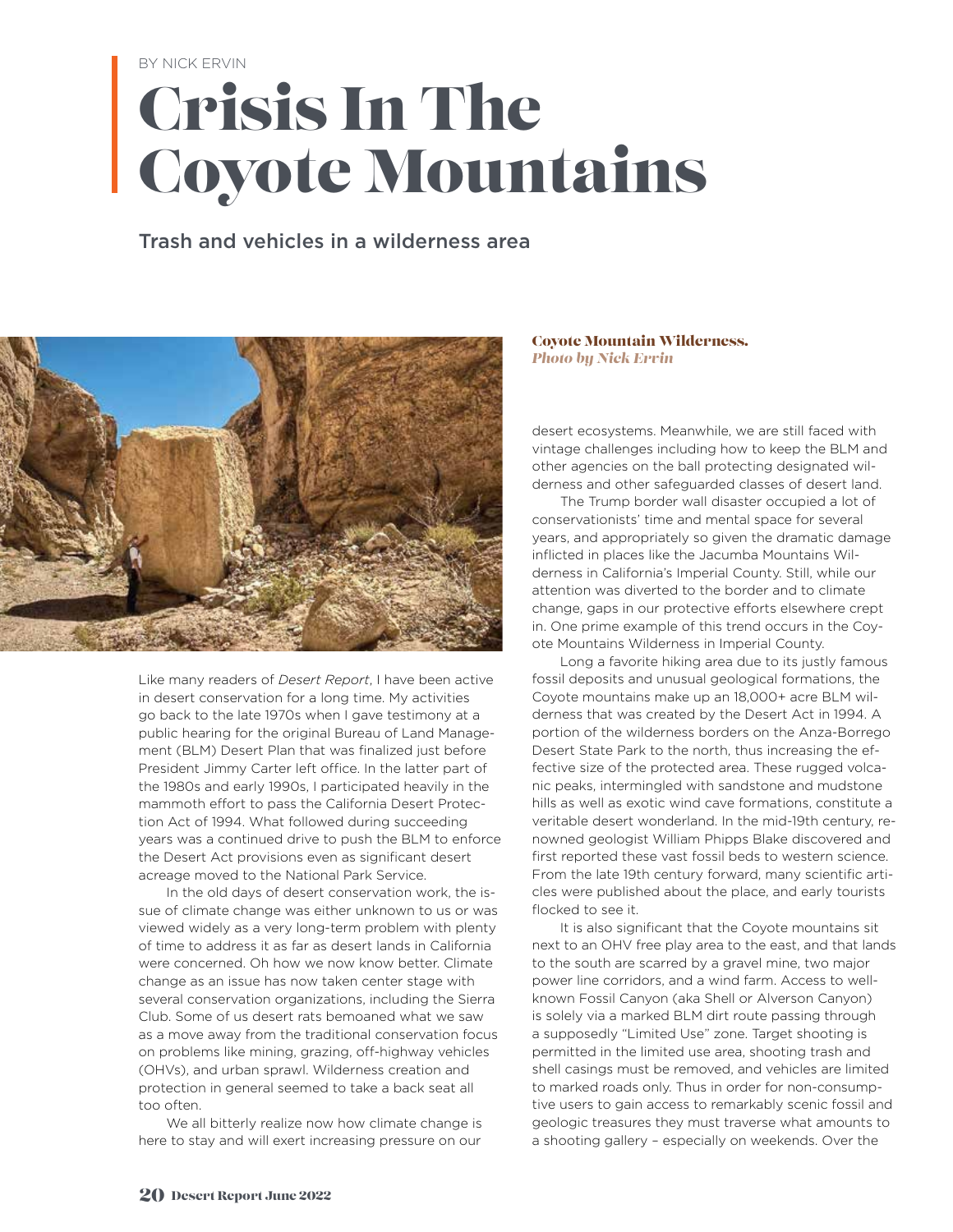years I have been to Fossil Canyon and environs at least ten times, and it is an incomparable resource. Despite heavy collecting pressure, one can still find beautiful and intriguing fossils remains of mostly marine invertebrates dating from four to six million years ago when this wilderness was under a shallow sea.

Sadly, uncontrolled camping, shooting, and OHV use have badly damaged the landscape even though it is within a signed, limited use area. Moreover, for years the local BLM office in El Centro has failed to fix a vandalized metal barrier at the wilderness boundary allowing frequent illegal OHV incursions into Fossil Canyon. It is reported that BLM is now near to finally replacing the barrier.

Along the southern periphery of the wilderness and along the access route to Fossil Canyon, I have repeatedly witnessed OHVers violating the wilderness boundary and roaring up canyons replete with fossils and irreplaceable rock formations. Nearby, there are abundant signs of out-of-control OHV abuse in the so-called "Limited Use" area. Parts of this landscape resemble the worst excesses of any designated OHV free play area. This is especially galling because there is indeed a free play area for cross-country travel a convenient distance away. BLM seems unable or unwilling to commit the resources necessary to curb the worst behavior of a portion of the user public.

In addition to damage inflicted by careless vehicle use and large amounts of trash, the access road to Fossil Canyon has become a clear and immediate public safety hazard. The boom of gunfire is omnipresent and can be easily heard within Fossil Canyon itself. I have heard the suspicious sound of semiautomatic weapons discharge more than once and seen large caliber shell casings in profusion. I recently encountered a hiker in Fossil Canyon who reported that he had previously heard bullets reaching into the canyon itself and had avoided it for several years as a result.

The public safety hazard extends into a zone on the western periphery of the wilderness along a dirt access route leading to the popular Domelands/Wind Caves. This is an especially prized place due to its fabulous long distance views, fantastic wind cave formations, and superb fossils. Once again, BLM allows shooting in this region right next to the popular access route and the staging area for hikers and backpackers. I myself have heard the crackle of bullets entering the wilderness proper from shooters. These are blatantly incompatible uses.

What to do?? In light of my observations and experiences there, I offer the following modest proposals. The El Centro BLM Field Office should immediately initiate a public process to amend relevant land use plans in certain respects.

There must be several defined and well-marked zones across the Limited Use Area that allows safe

access to the boundary of the Wilderness. In these designated regions, all shooting should be prohibited and only street legal vehicles allowed to enter. Appropriate signage and increased law enforcement will be required in order to make the necessary changes stick. New signage should also be provided that guides interested members of the public to Fossil Canyon, which can be quite hard to locate in the maze of signed routes. The BLM should also arrange clean-up of trash in the affected area using whatever volunteer labor is available so as to discourage both further deterioration of the landscape and illegal shooting.

While we focus on the detrimental effects of climate change and poorly sited renewable energy projects in the California desert, let us not ignore or forget other pressing needs. The Coyote Mountains Wilderness would be a fine place to start.

*Nick Ervin is a retired counselor and desert rat who has lived in San Diego and explored the local arid lands for over 40 years. From 1995 through 2000 he served on the U. S. Bureau of Land Management's California Desert District Advisory Council.*



Trash in the "Limited Use" Area. *Photo by Nick Ervin*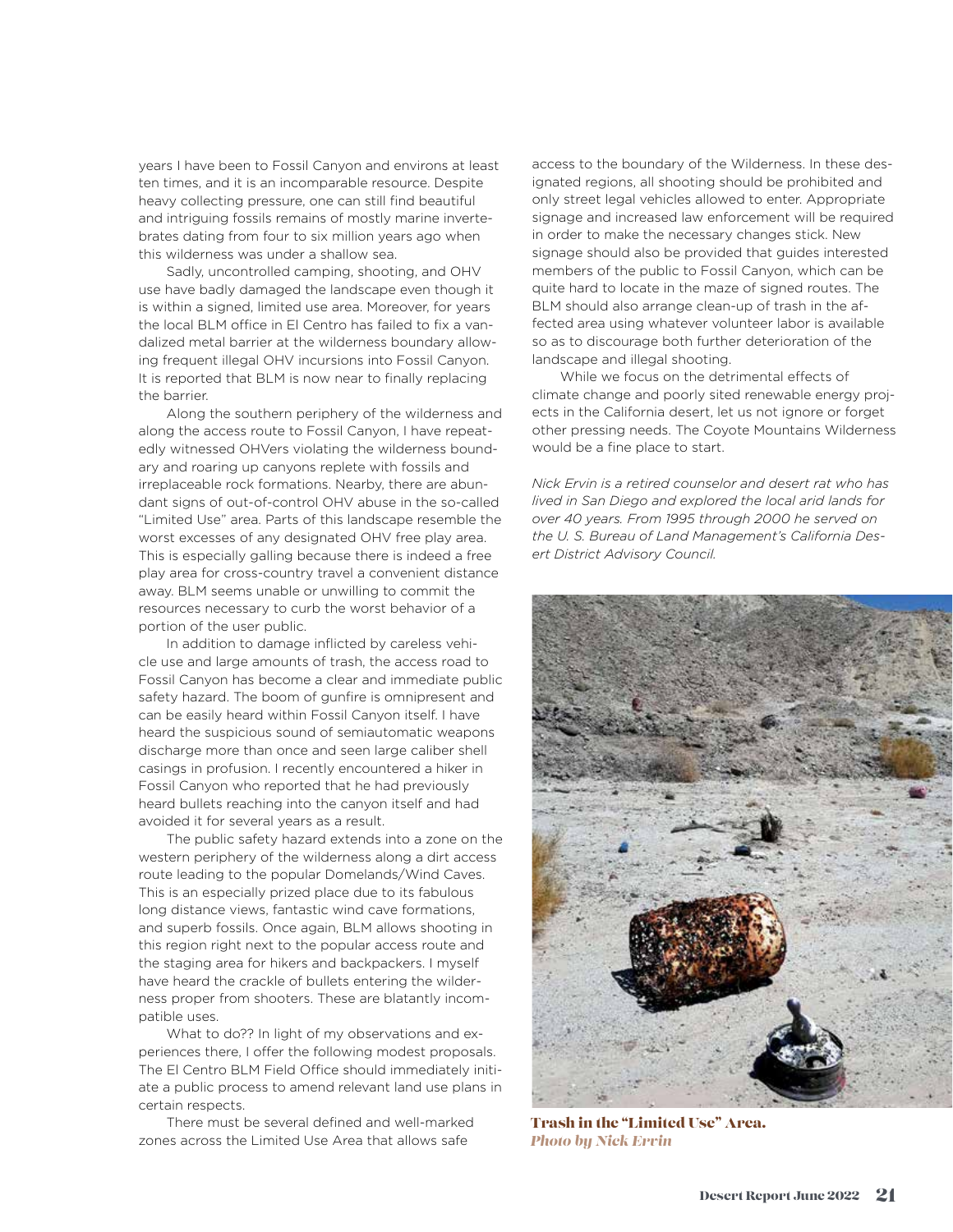### Preserving History In A Classic Landscape

#### $\rightarrow$  PAGE 7

tion of the conflict between heritage preservation and societal consumption.

When the State first sought to purchase the property in 1930, the owner was Rudolf Hagen. Although willing to sell, his exaggerated belief in the canyon's vast mineral wealth (placer gold) led him to demand a prohibitive sum of money. He died in 1937, but a deal could not be accomplished with his heirs until legislation appropriating funds passed the State Legislature in 1968. By 1947, work at the Old Dutch Cleanser Mine had ceased, and in 1948, it was sold to new owners, the Purex Corporation. Unfortunately the Petrified Forest was disappearing into private collections, and without protections, the stone forest would be gone. In fact, it wasn't until late 1994, with the passage of the California Desert Protection Act, that a large majestic Red Rock Canyon State Park finally became a reality. In the wake of this fulfillment, the 240 acres of the Old Dutch Cleanser mine remained as a private inholding surrounded by the newly expanded park.

Although the Old Dutch Cleanser Mine ceased operation in 1947 and faded into an idle state, Matcon Corporation, the current owner of the mine site, would like to reverse that fate and return profitability to this acreage. To do so, Matcon is trying to use language from the Surface Mining and Reclamation Act (SMARA) of 1976 that exempted preexisting mining ventures from many of the new mining regulations, granting these earlier ventures "vested rights." While the original "intent" was obviously not to grant these rights 46 years later, other modern mining ventures have had recent success convincing County Planning Commissions to ignore their staff recommendations and grant such vested rights (see San Bernardino County in particular).

Earlier this year, Matcon nearly convinced the Kern

*Chalk white volcanic ash (pumicite) interior of the Old Dutch Cleanser mine workings - room and pillar mining. Photo by Mark Faull*

County Planning Commission to do just this. The Commission fortunately postponed their decision until their May 12th meeting in order to investigate possible legal jeopardy.

Sp<sub>ECIAL</sub> ISSUE FUNDAMENTAL CHUTES

In recent years, Kern County has already reviewed Matcon's case in detail and has stated that the mine meets the legal criteria to be considered both "idle" and "abandoned" and has even suggested that "restoration" of the mine should potentially commence. Thus, Matcon wants to accomplish an end run to avoid these determinations, while simultaneous removing certain environmental restrictions which would ease development or potential sale of the property.

The Old Dutch Cleanser Mine is situated atop a spectacularly beautiful 400-foot cliff in the Last Chance Canyon portion of Red Rock Canyon State Park. Whereas, the 24 year operation of the mines in the first half of the Twentieth Century involved subsurface mining that minimally impacted this vista, Matcon's application for modern mining involves open pit access which necessitates taking off the top of this beautiful cliff.

The Kern County Planning Commission will likely render a decision prior to this article's arrival. Ultimately, the only REAL solution to this recurring dilemma is to convince California State Parks and the current Administration to purchase this mine inholding and preserve this magnificent landscape for all time. This could easily be envisioned as a part of the California 30x30 visioning process.

If we cannot achieve the funding necessary to eliminate this perpetually juxtaposed conflict during significant budget surpluses, when can we accomplish protection? Matcon is actually a willing seller to ANYONE, including State Parks. It is time we acted to resolve this issue once and for all.

The vista from the Old Dutch Cleanser Mine is both breathtaking and spectacular. Photographs alone cannot do it justice. It must be experienced, just like the rest of this magical landscape. This duality of scenery and science versus products for society and profit deserves resolution for all parties involved.

Please consider contacting California State Parks directly, or perhaps indirectly through your legislative representative, to express your opinion on this valuable and long overdue acquisition. Let's complete that 1920's vision!

*A native of northern California, Mark Faull moved to the eastern Kern County region in 1984. For 20 years Mark worked at Red Rock Canyon State Park before retiring from California State Parks in 2004. His passion for and understanding of the importance of park values to society continues, as well as his study of the fascinating local human history and its connection to the richness of the desert environment.*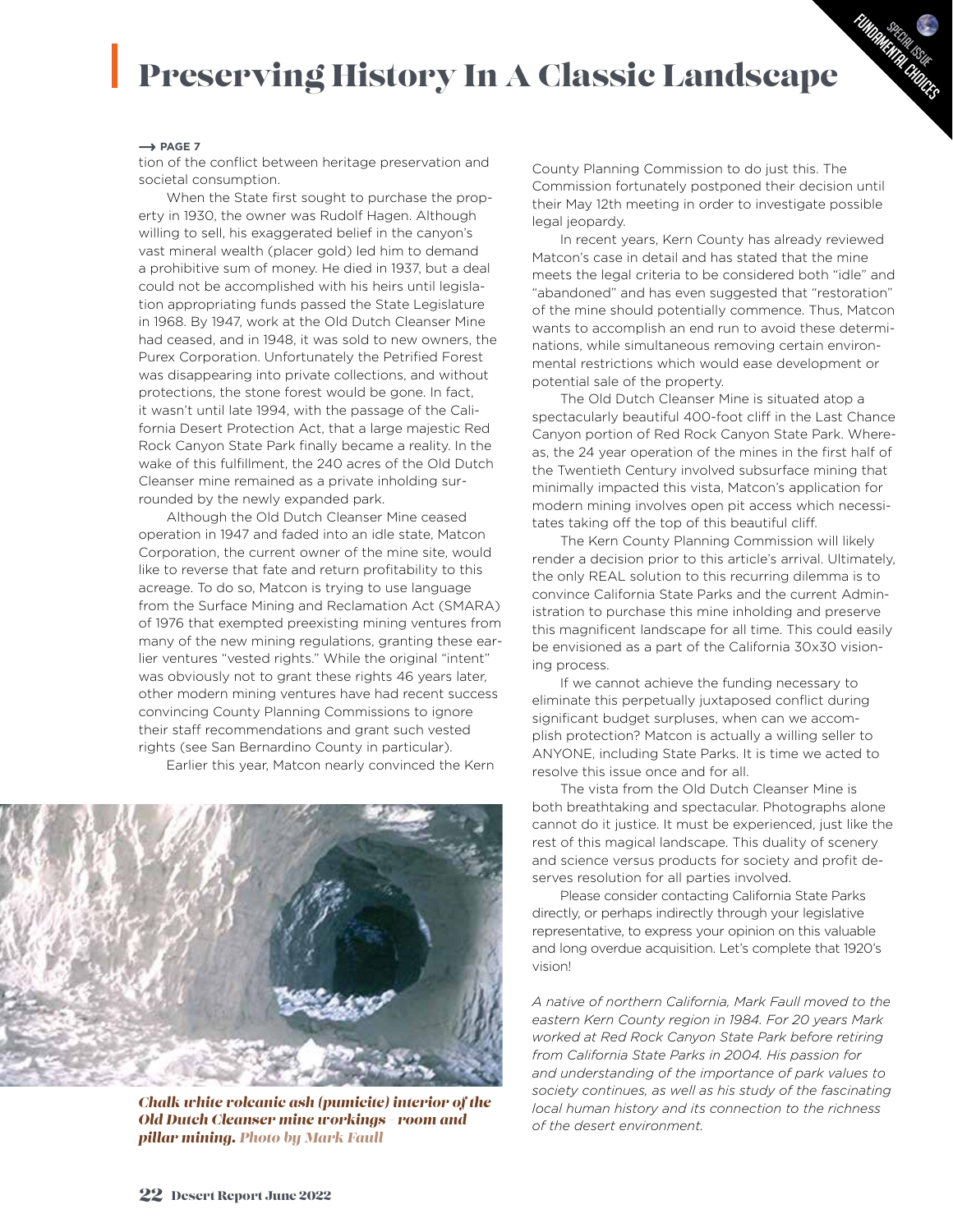

### Desert Report Is Published By Sierra Club California / Nevada Desert Committee

To receive *Desert Report* please see details on the back cover. Articles, photos, and original art are welcome. Please contact Craig Deutsche (craig.deutsche@gmail.com, 310-477-6670) about contributions well in advance of deadline dates: February 1, May 1, August 1, and November 1.

The Sierra Club California/Nevada Desert Committee works for the protection and conservation of the deserts of California, Nevada, and other areas in the Southwest; monitors and works with public, private, and non-profit agencies to promote preservation of our arid lands; sponsors education and service trips; encourages and supports others to work for similar objectives; and maintains, shares, and publishes information about the desert.



**Chair Joan Taylor** palmcanyon@mac.com 760-778-1101

**Vice Chair John Hiatt** hjhiatt@gmail.com 702-361-1171

**Outings Chair Kate Allen** kj.allen96@gmail.com 661-944-405

#### **EDITORIAL STAFF**

**Managing Editors Craig Deutsche** Craig.Deutsche@gmail.com 310-477-6670 **Birgitta Jansen** birgittajansen@gmail.com

**Circulation Stacy Goss** stacy.goss@comcast.net 510-206-3760

**Outings Editor Kate Allen** kj.allen96@gmail.com 661-944-4056

**Graphic Design Jason Hashmi** jh@jasonhashmi.com 626-487-3791

**Website Barry Boulton** rbarryboulton@gmail.com

#### **COORDINATORS**

**Desert Wilderness Designation And Protection Terry Frewin** terrylf09@gmail.com 805-966-3754

**Panamint/Inyo Mountains Tom Budlong** tsbudlong@gmail.com 310-963-1731 **Laura Cunningham (Nevada)**

bluerockiguana@gmail.com 775-513-1280

**Nevada Military Issues Wynne Benti** wynnebenti@gmail.com 760-920-6616

**Nevada Water Issues John Hiatt** hjhiatt@gmail.com 702-361-1171

**California Wilderness Designation And Protection Vicky Hoover**

vicky.hoover@sierraclub.org 415-928-1038

**California Energy Issues Joan Taylor** 760-778-1101

**Nevada Energy Issues Laura Cunningham** bluerockiguana@gmail.com 775-513-1280